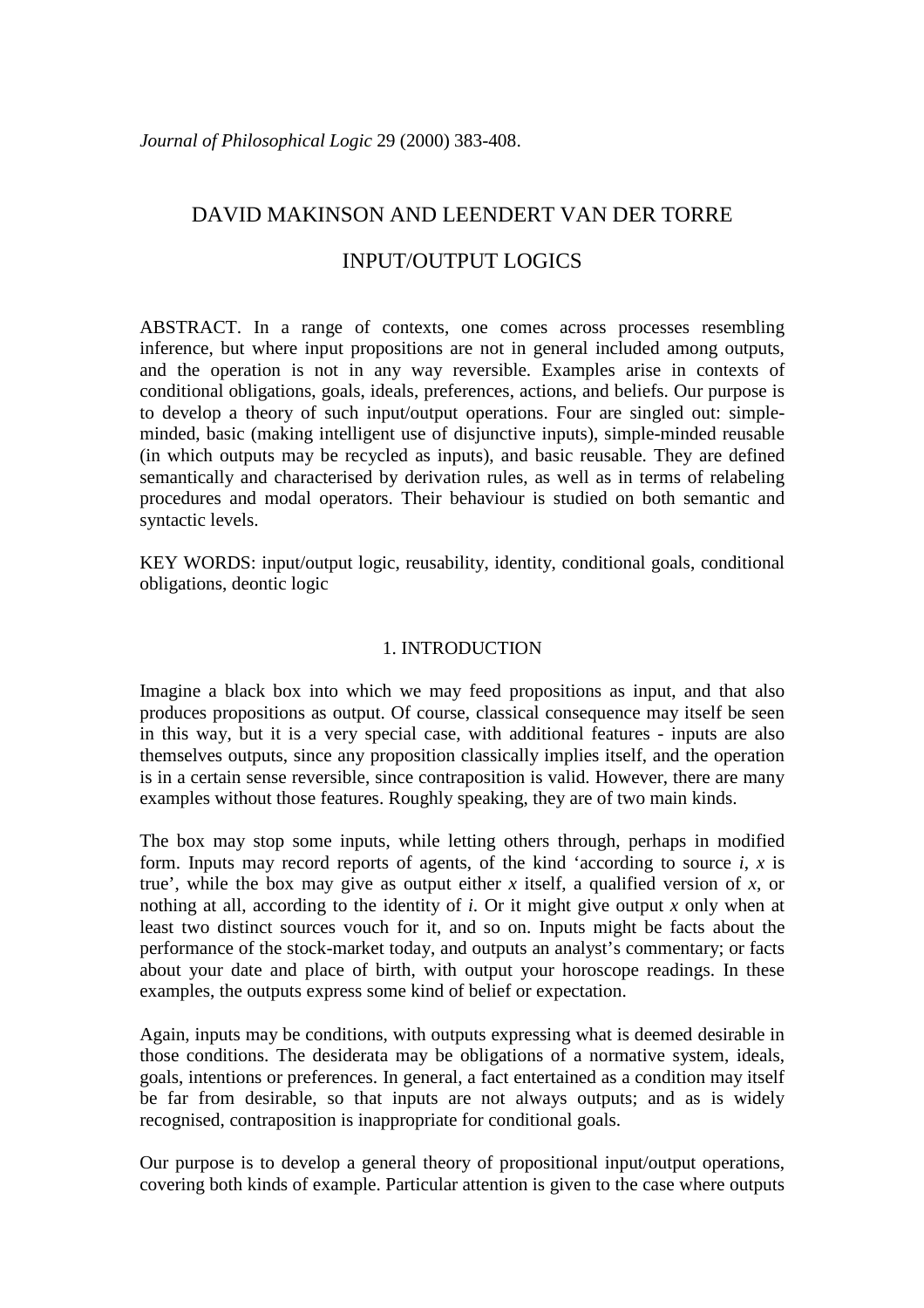may be recycled as inputs. In a companion paper (Makinson and van der Torre, to appear), we examine the imposition of constraints on output.

From a very general perspective, logic is often seen as an 'inference motor', with premises as inputs and conclusions as outputs (figure 1). But it may also be seen in another role, as 'secretarial assistant' to some other, perhaps non-logical, transformation engine (figure 2). From this point of view, the task of logic is one of preparing inputs before they go into the machine, unpacking outputs as they emerge and, less obviously, co-ordinating the two. The process as a whole is one of 'logically assisted transformation', and is an inference only when the central transformation is so. This is the general perspective underlying the present paper. It is one of 'logic at work' rather than 'logic in isolation'; we are not studying some kind of non-classical logic, but a way of using the classical one.



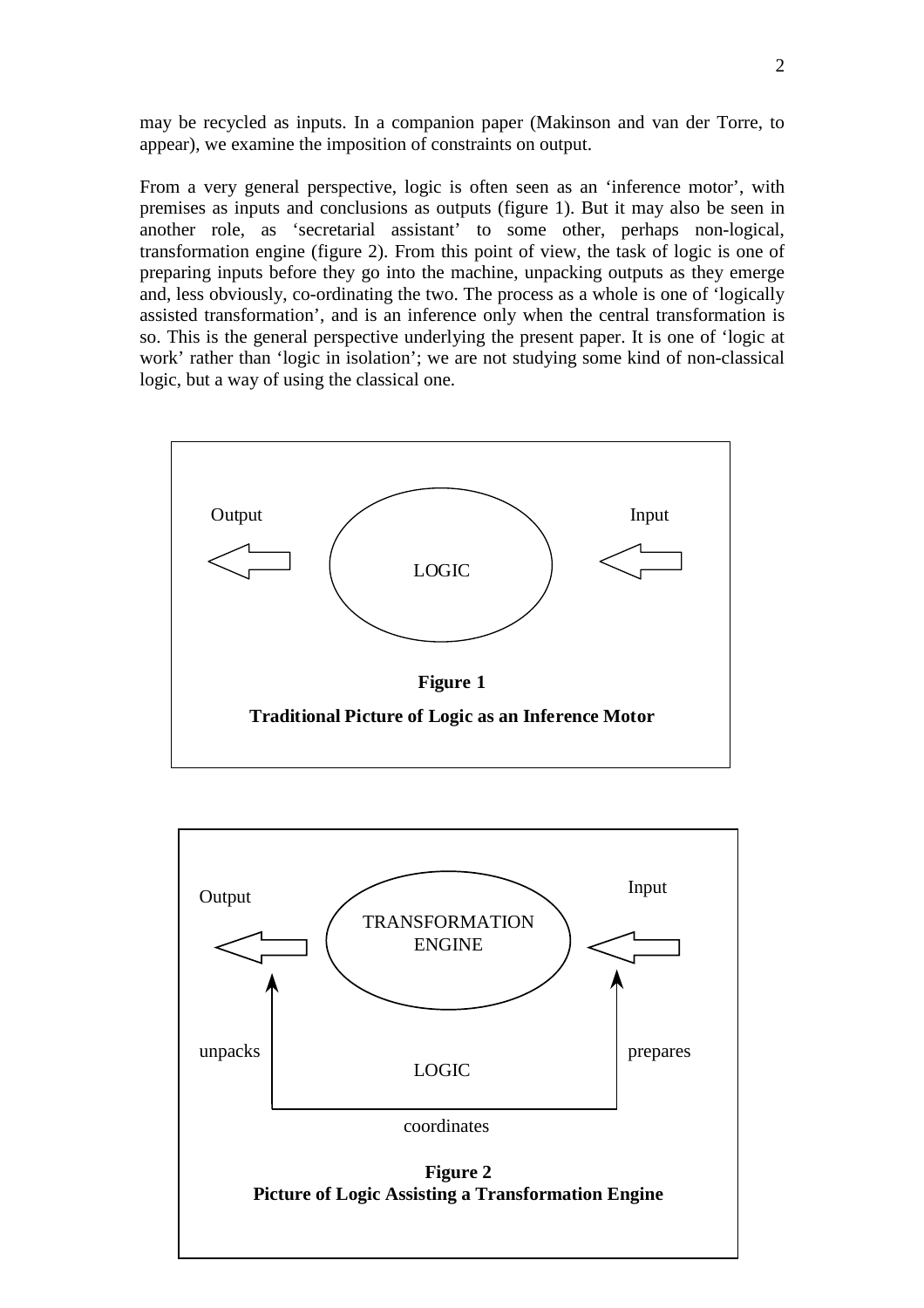On a pre-logical level, this picture is perfectly familiar from elementary set theory. Consider any universe *L*, not necessarily of propositions, and any relation  $G \subset L^2$ . For example, *L* may be the set of humans, and *G* the parent/child relation. Given an input *A* ⊂ *L*, the output of *A* under *G* may be understood simply as  $G(A) = \{x : (a,x) \in G \}$  for some  $a \in A$  - in the example, the set of all children of persons in *A*.

The present paper may be seen as investigating what happens to this basic picture when we pass to the logical level, i.e. when *L* is the set of propositions of some language, and input and output are both under the sway of the operation *Cn* of classical consequence. These are in a certain sense frills, but give rise to subtle and interesting behaviour.

# 2. LOGICAL LEVEL: THE PROBLEM

Consider a propositional language *L*, closed under at least the usual truth-functional connectives; its elements are called *formulae*. Let *G* be a set of ordered pairs (*a*,*x*) of formulae in *L*; the letter chosen serves as reminder of the interpretation (among others) of the pairs as conditional goals. We call *G* a *generating set*. We read a pair  $(a,x)$  forwards, i.e. with *a* as body and *x* as head; and we call the corresponding truthfunctional formula  $a \rightarrow x$  its *materialisation*, echoing the old name 'material implication' for the connective involved.

Suppose that we are also given a set *A* of formulae. Our problem is: how may we reasonably define the set of propositions *x* making up the output of *A* under *G*, or one might also say, of *G* given *A*, which we write *out*(*G,A*)? Alternatively, suppose we are given only the generating set *G*: how may we define the set of input/output pairs  $(A,x)$ arising from  $G$ , which we write  $out(G)$ ?

These questions are the same, for we may define  $(A,x) \in out(G)$  iff  $x \in out(G,A)$  or conversely. But the two formulations give a rather different *gestalt*, and one is sometimes more convenient rather than the other. As we shall see, the latter tends to be clearer in semantic contexts, whilst the former is easier to work with when considering derivations in a syntactic context. We shall move freely from one to the other, just as one moves between  $C_n$  and  $\vdash$  for classical consequence.

#### 3. SIMPLE-MINDED OUTPUT

#### *3.1. Semantic definition*

The simplest response to our problem is to put  $out(G,A) = Cn(G(Cn(A)))$ , where the function  $G(.)$  is defined as on the pre-logical level, and  $C_n$  alias  $\vdash$  is classical consequence. In other words, given a set *A* of formulae as input, we first collect all of its consequences, then apply *G* to them, and finally consider all of the consequences of what is thus obtained (figure 3).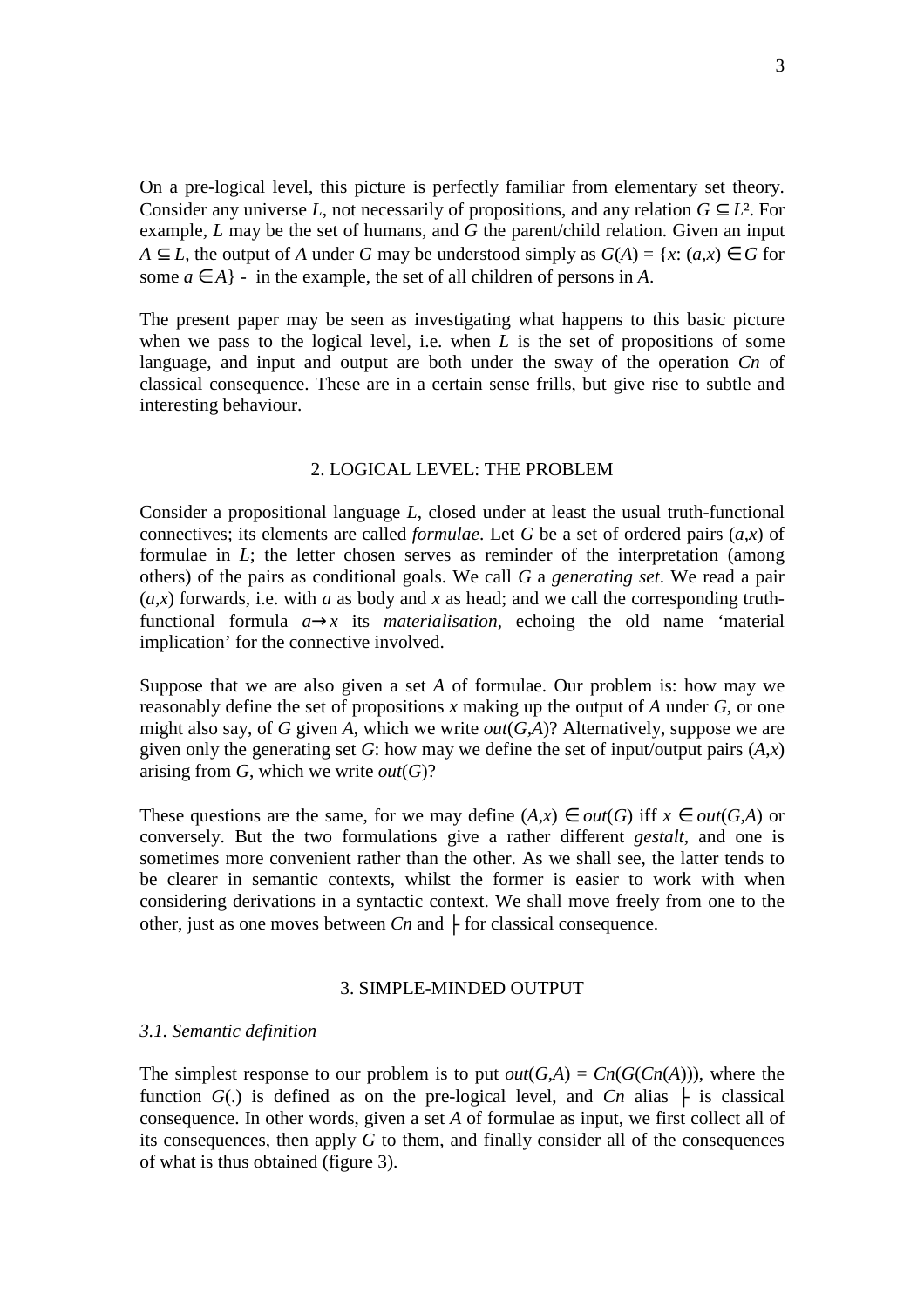

Under this definition, which we call *simple-minded output* and write as  $out_1(G,A)$ , inputs are not in general outputs; that is, we do not have  $A \subset out_1(G,A)$ .

*Example 1*. Put  $G = \{(a,x)\}$  where  $a,x$  are distinct elementary letters, and put  $A = \{a\}$ . Then  $G(Cn(a)) = \{x\}$  so  $a \notin out_1(G,a) = Cn(G(Cn(a))) = Cn(x)$ . Contraposition also fails, for although  $x \in out_1(G,a)$  we have  $\neg a \notin out_1(G,\neg x)$ : since  $a \notin Cn(\neg x)$  we have  $G(Cn(-x)) = \emptyset$  so that  $\neg a \notin out_1(G, \neg x) = Cn(G(Cn(-x))) = Cn(\emptyset)$ .

Clearly, this operation is inadequate for some purposes, for it is unable to handle disjunctive inputs intelligently.

*Example 2.* Put  $G = \{(a,x), (b,x)\}$ and  $A = \{a \lor b\}$ . Then  $Cn(A) \cap b(G) = \emptyset$  where we write  $b(G)$  for the set of all bodies of elements of *G*, i.e. in this example the set  $\{a,b\}$ . Hence also  $G(Cn(A)) = \emptyset$  so that  $Cn(G(Cn(A))) = Cn(\emptyset)$ . However, in many contexts we would want to put  $x$  in the output, as it can be obtained from each of the two disjuncts of the input.

Nevertheless, the operation of simple-minded output has an interest of its own, and its study also helps prepare the way for more sophisticated ones.

#### *3.2. Syntactic characterisation*

Our definition of simple-minded output is, in a broad sense of the term, semantic. It is not difficult to give it a syntactic characterisation in terms of derivation rules.

In general, for any set of rules, we say that a pair (*a*,*x*) of formulae is *derivable using those rules* from a set *G* of such pairs iff  $(a,x)$  is in the least set that includes *G*, contains the pair  $(t,t)$  where  $t$  is a tautology, and is closed under the rules. In the systems studied here, it will make no difference which tautology *t* is chosen. Our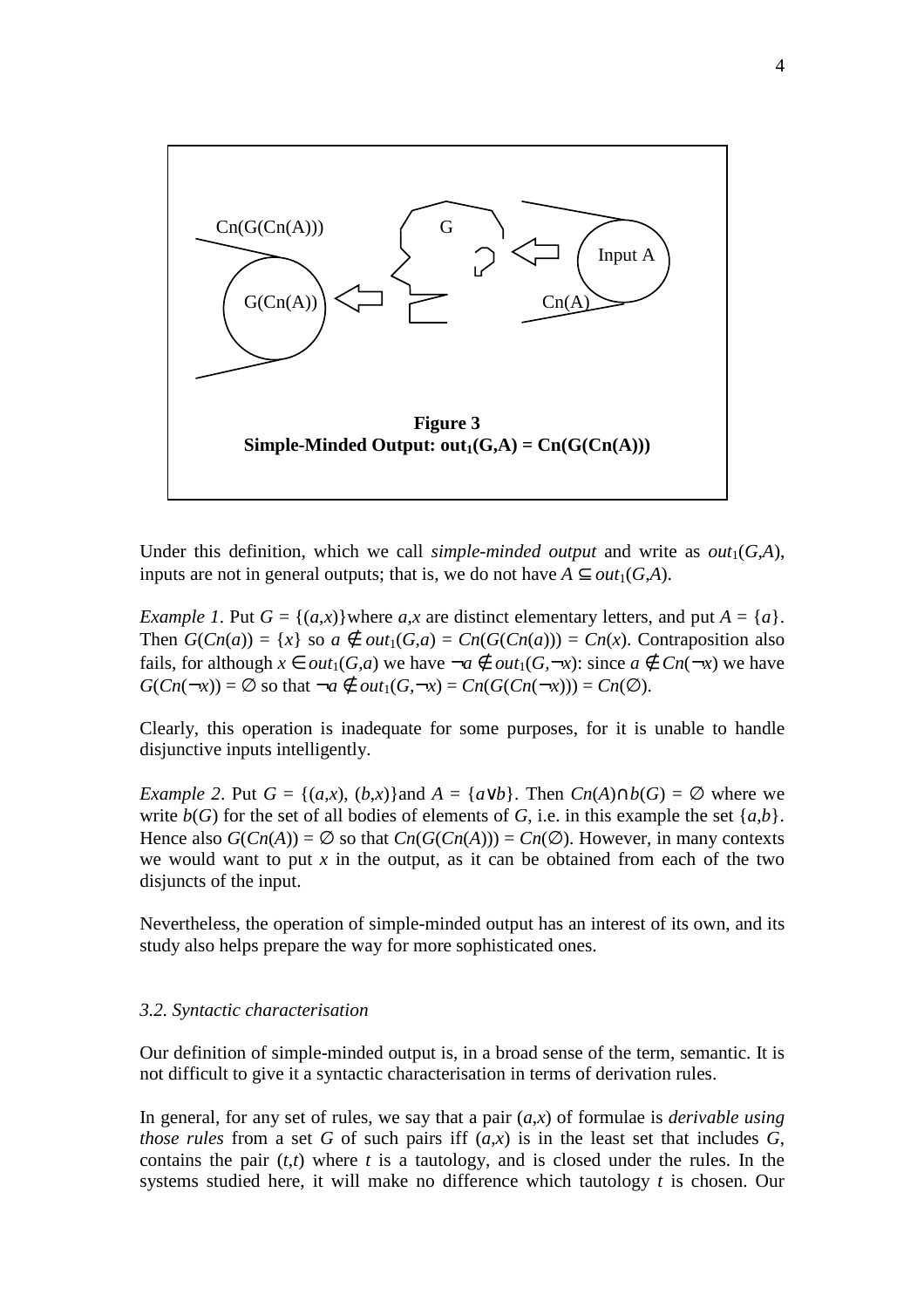notations are  $(a,x) \in deriv(G)$  or equivalently  $x \in deriv(G,a)$ , with a subscript to indicate the set of rules employed.

When *A* is a set of formulae, derivability of (*A*,*x*) from *G* is defined as derivability of  $(a,x)$  from *G* for some conjunction  $a = a_1 \wedge \ldots \wedge a_n$  of elements of *A*. We understand the conjunction of zero formulae to be a tautology, so that  $(\emptyset, x)$  is derivable from G iff (*t*,*x*) is for some tautology *t*.

In the particular case of simple-minded output, we use the following three rules determining an operation *deriv*<sub>1</sub>. Of these, the first governs the use of inputs (strengthening the input: SI), while the other two deal with the management of outputs (conjunction in the output: AND; weakening the output: WO).

> *SI*: From  $(a, x)$  to  $(b, x)$  whenever  $b \nmid a$ *AND*: From (*a*,*x*), (*a*,*y*) to (*a*,*x*∧*y*) *WO*: From  $(a, x)$  to  $(a, y)$  whenever  $x \nightharpoonup y$ .

*OBSERVATION 1. Out*<sub>1</sub>( $G$ , $A$ ) = *deriv*<sub>1</sub>( $G$ , $A$ ).

*Outline of proof*. The inclusion from right to left is straightforward by induction on length of derivation. From left to right, suppose  $x \in C_n(G(C_n(A)))$ . Then by compactness of *Cn* there are  $x_1, ..., x_n \in G(Cn(A))$  with  $x \in Cn(x_1 \wedge ... \wedge x_n)$ . In the case that  $n = 0$ , x is a tautology t and we can also put  $a = t$  giving us a one-step derivation of (*t*,*t*). In the case that  $n \neq 0$  we proceed as follows. For each  $i \leq n$ , since  $x_i \in$ *G*(*Cn*(*A*)) there is a *b<sub>i</sub>* ∈ *Cn*(*A*) with (*b<sub>i</sub>*,*x<sub>i</sub>*) ∈ *G*. Putting *b* = *b*<sub>*1*</sub>∧…∧*b<sub>n</sub>* we note that *b*  $\in$  *Cn*(*A*), and so by compactness *b*  $\in$  *Cn*(*a*) for some conjunction *a* = *a*<sub>1</sub>∧…∧*a*<sub>*m*</sub> of elements of *A*. We can thus construct a derivation whose leaves are the pairs  $(b_i, x_i)$ , followed by applications of SI to get the pairs  $(a, x_i)$ , followed by applications of AND to get  $(a, x_1 \wedge \ldots \wedge x_n)$ , followed finally by WO to get  $(a,x)$ .

Evidently, the proof of Observation 1 also provides a 'universal order' for derivations of simple-minded output: SI, AND, WO. More on this in section 8.

### 4. BASIC OUTPUT

### *4.1. Semantic definition and syntactic characterisation*

As already remarked, simple-minded output is unable to process disjunctive inputs intelligently. How may this be done? On the syntactic level, the answer is obvious: define  $deriv_2(G)$  by adding the following rule to those for simple-minded derivations:

OR: From 
$$
(a,x)
$$
,  $(b,x)$  to  $(a \lor b,x)$ .

On the semantic level, we define *basic output, out*<sub>2</sub>(*G,A*), as  $\cap$ {*Cn*(*G*(*V*)): *v*(*A*) = 1}, in the principal case that *A* is classically consistent (see figure 4). Here, *v* ranges over boolean valuations and  $V = \{b: v(b) = 1\}$ . In the limiting case that there is no such *v* (which by classical logic happens iff A is inconsistent) we put  $out_2(G,A)$  to be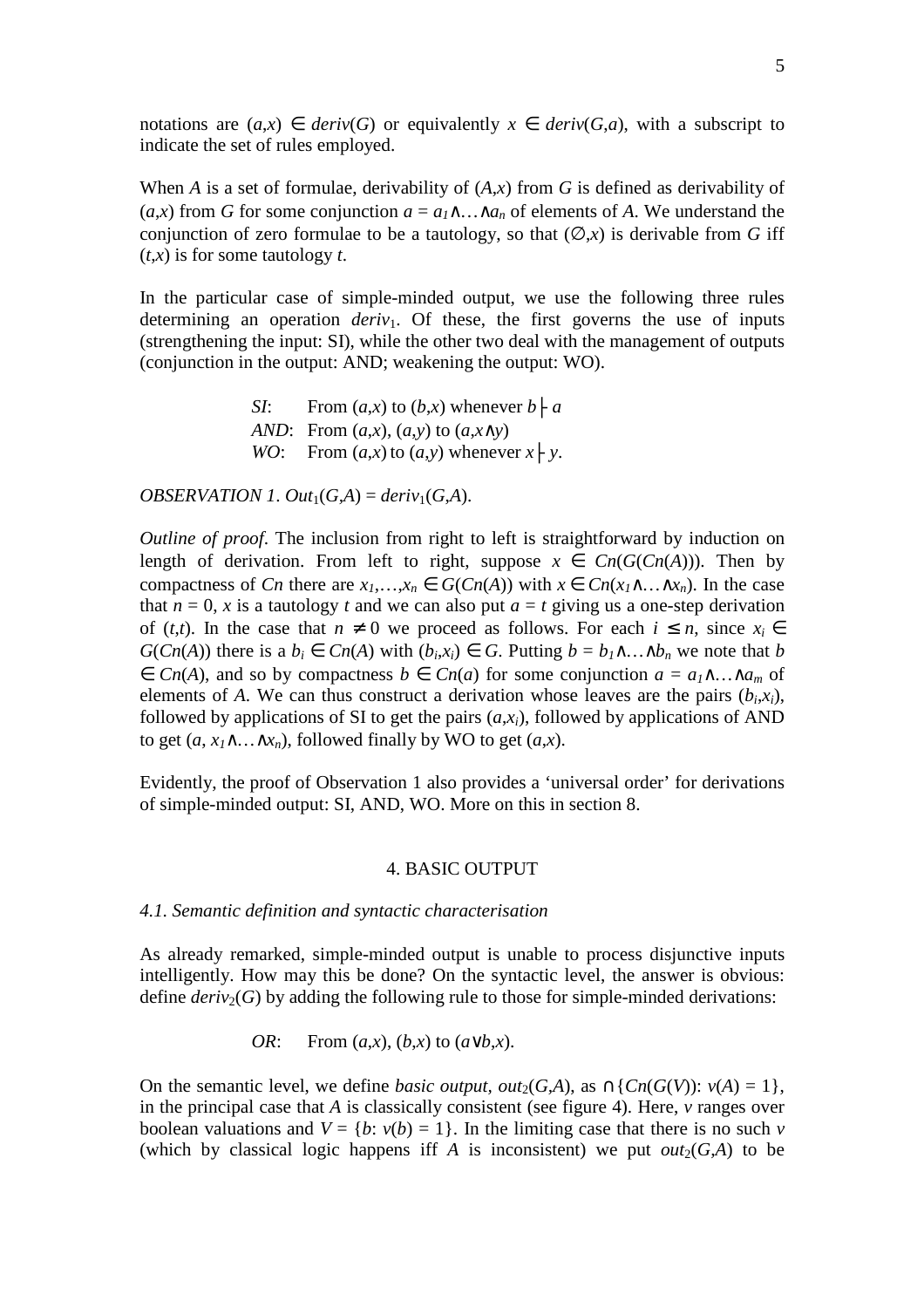$Cn(G(L))$  where *L* is the set of all boolean formulae; this equals  $Cn(h(G))$  where  $h(G)$ is the set of all heads of elements of *G*.

Equivalently:  $out_2(G,A) = \bigcap \{Cn(G(V)) : A \subseteq V, V \text{ complete} \}.$  Here, by a *complete* set we mean one that is either maxiconsistent or equal to *L*. There is always at least one complete *V* that includes *A*, namely *L*, and so there is no need for a separate limiting case. The same trick could be done with the first formulation, by allowing *v* to be either a boolean valuation or the function that puts  $v(b) = 1$  for all formulae *b*.

Note that as classical consequence  $C_n$  is monotonic, and the transformation  $G(X)$  is also monotonic in each of *X* and *G*, both simple-minded and basic output are monotonic in each of their arguments.

To compare basic with simple-minded output, notice that simple-minded output can also be expressed as an intersection. Trivially,  $out_1(G,A) = \bigcap \{Cn(G(B)) : A \subset B = \emptyset\}$  $Cn(B)$ . As is well known,  $Cn(V) = V$  for any complete *V*, so we can say that basic output is like simple-minded output except that is restricts the choice of *B* to complete sets.



## *OBSERVATION 2. Out*<sub>2</sub>(*G,A*) = *deriv*<sub>2</sub>(*G,A*).

*Outline of Proof*. We begin by disposing of the limiting case that *A* is inconsistent. In that case  $out_2(G,A) = Cn(h(G)) = deriv_2(G,A)$  by definition on the left and easy verification on the right. Next, we dispose of another limiting case, that  $x \notin C_n(G(L))$ .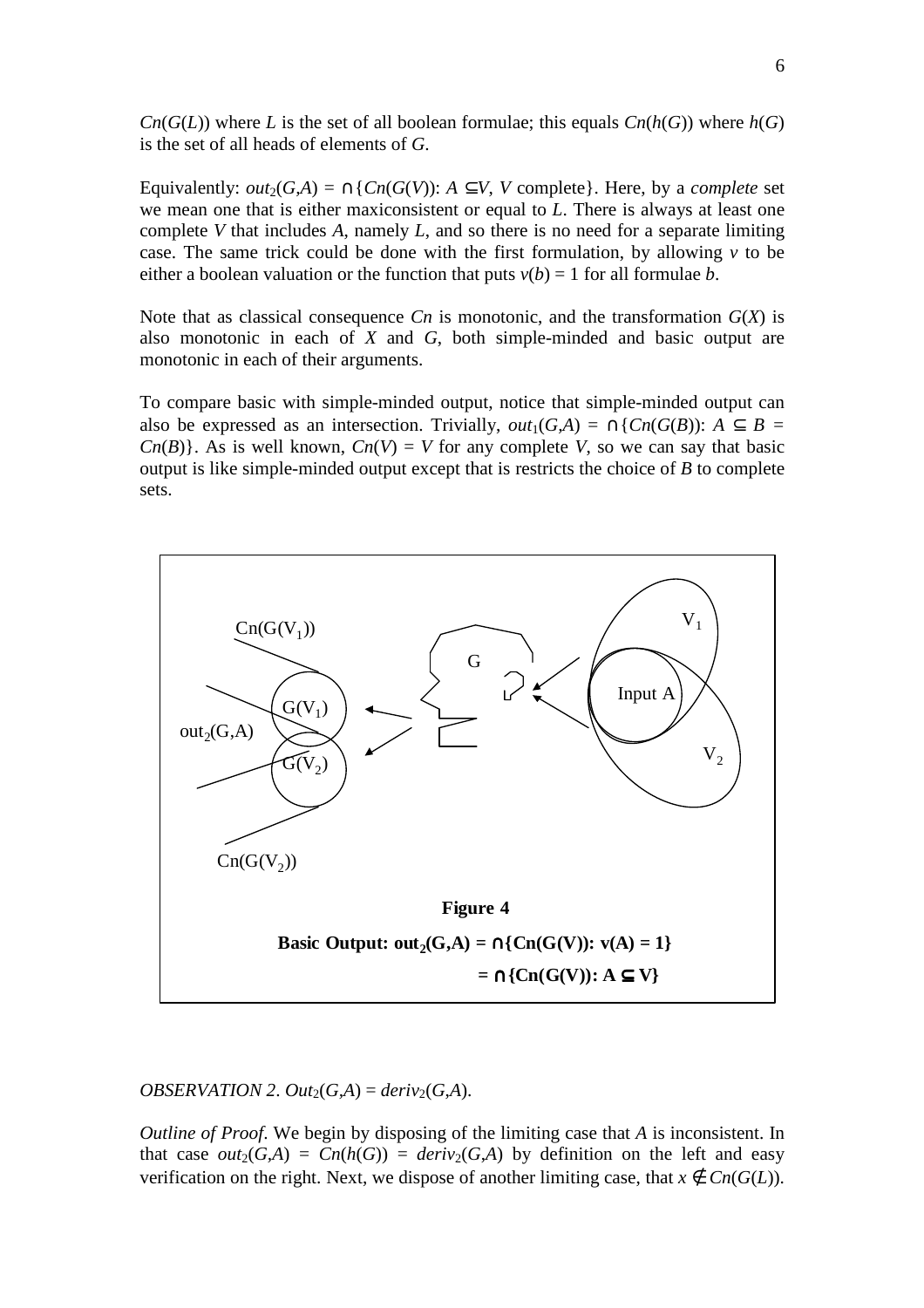Since *L* is complete and includes *A*, this gives immediately  $x \notin out_2(G,A)$ ; and it is also easy to show by induction that  $deriv_2(G,A) \subset Cn(G(L))$  so that  $x \notin deriv_2(G,A)$ . So consider finally the principal case that *A* is consistent and  $x \in Cn(G(L))$ .

The verification from right to left (soundness) is effected by first observing that it suffices to prove the result for individual formulae *a* and then carrying out a straightforward induction on length of derivation. The interesting case in the induction is that for the rule OR. Suppose  $x \notin out_2(G, b \lor c)$ . Then there is a boolean valuation *v* with  $v(b \vee c) = 1$  and  $x \notin Cn(G(V))$ . But then either  $v(b) = 1$  or  $v(c) = 1$  so either  $x \notin Cn(G(V))$ . *out*<sub>2</sub>(*G,b*) or  $x \notin out_2(G,c)$ .

For the converse (completeness), we can use a maximality argument, similar to that familiar for proving completeness in classical propositional logic, but with more verifications at each step. In sketch: suppose  $x \notin$  *deriv*<sub>2</sub>(*G*,*A*). Then by the monotony and compactness of the derivability operation in its right argument (both immediate from its definition) there is a maximal  $A' \supseteq A$  with  $x \notin$  *deriv*<sub>2</sub>(*G*,*A*'). It is easy to verify that *A*′ is well-behaved with respect to conjunction and disjunction. Using the supposition  $x \in Cn(G(L))$  we can also verify that it is well-behaved with respect to negation. Hence there is a boolean valuation  $\nu$  with  $A' = V$ . To complete the proof, one need only show that  $x \notin out_1(G, V) = Cn(G(Cn(V))) = Cn(G(V))$  since *V* is closed under consequence. But this is immediate since by Observation 1  $out_1(G, V)$  =  $deriv_1(G, V) \subset deriv_2(G, V)$  and we have  $x \notin deriv_2(G, V)$ .

Evidently, Observation 2 implies the compactness of  $out_2$ , a fact rather difficult to verify directly from the semantic definition (in contrast to the situation for simpleminded output, where compactness is almost immediate).

We present two further characterisations of basic output. One uses relabeling of elementary letters, the other translates into modal logic. They have very similar structures. We regard these two characterisations as interesting curiosities more than useful tools, and they are not re-employed in subsequent sections. Hence sections 4.2 and 4.3 may be skipped without loss of continuity.

#### *4.2. Account in terms of relabeling*

The basic idea of this approach is to relabel the letters in the heads. This has the effect of isolating the heads from the bodies, so that information about one cannot be carried forwards or backwards to the other. Technically, alongside the existing language, introduce a fresh set of elementary letters, with one new letter *p*\* for each old letter *p*. For arbitrary old formulae *x*, define  $x^*$  in the natural way, by substituting the letters  $p^*$  for *p* in *x*. Write  $G^*$  for  $\{b \rightarrow y^*: (b, y) \in G\}$ , i.e. as the set of all materialisations of pairs (*b*,*y*\*) obtained by starring heads only of elements of *G*.

*OBSERVATION 3.*  $x \in out_2(G,A)$  iff  $x \in Cn(G(L))$  and  $G^* \cup A \nmid x^*$ .

*Proof.* We dispose of the limiting cases that *A* is inconsistent and that  $x \notin Cn(G(L))$  in the same manner as for Observation 2. So suppose for the principal case that *A* is consistent and  $x \in Cn(G(L))$ .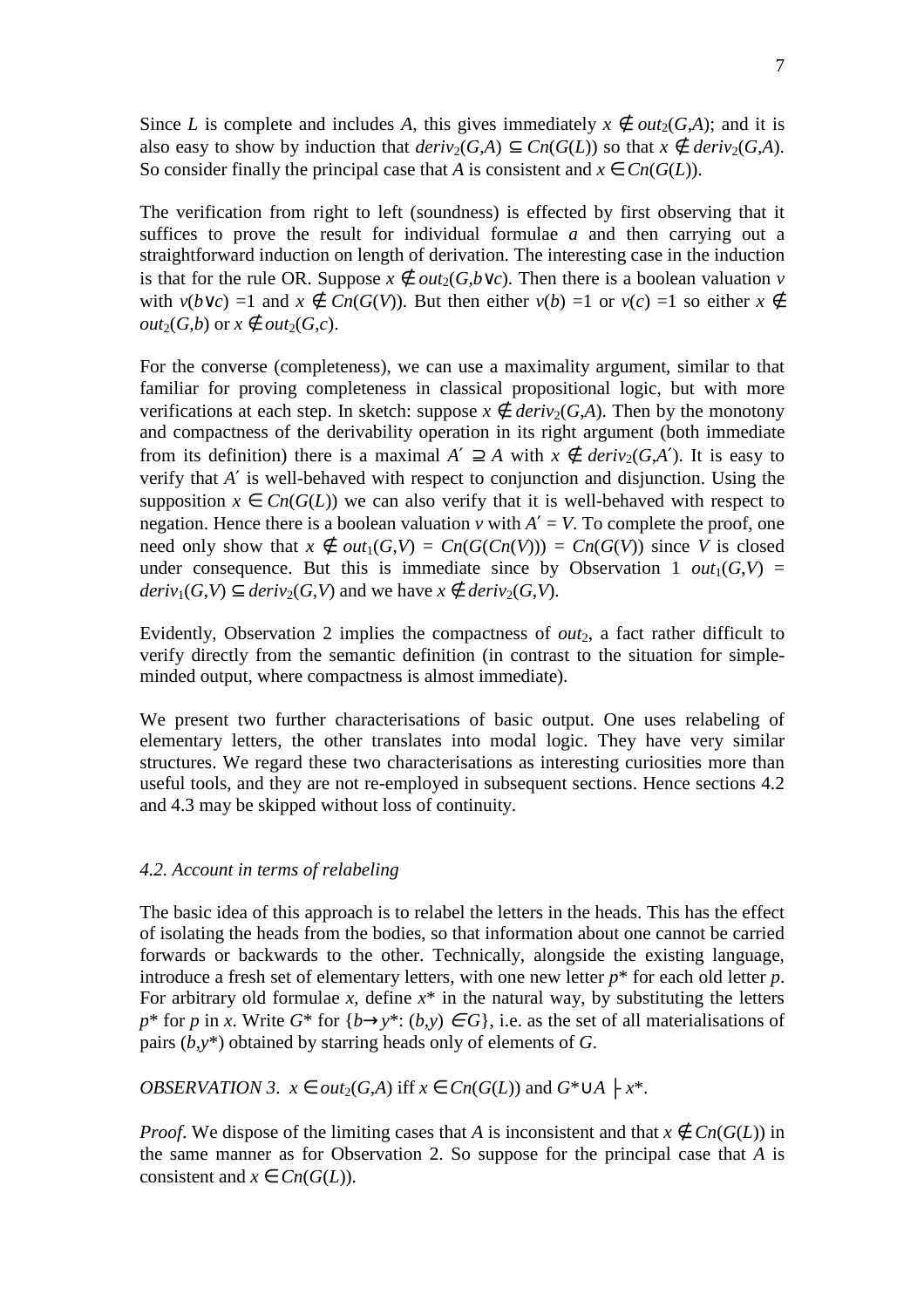Suppose first that the left side fails. Since  $A$  is consistent, there is a valuation  $v$  on unstarred letters with  $v(A) = 1$  and  $x \notin Cn(G(V))$ . From the latter, there is a valuation *w* (also on unstarred letters) with  $w(G(V)) = 1$  and  $w(x) = 0$ . Define a valuation  $w^*$  on formulae generated by starred letters by putting  $w^*(p^*) = w(p)$  for each starred letter  $p^*$ . Write  $v+w^*$  for the valuation on starred and unstarred letters determined by the two together. We claim that  $v+w*(G^* \cup A) = 1$  and  $v+w*(x^*) = 0$ . The latter is immediate from  $w(x) = 0$  since all letters in  $x^*$  are starred. Similarly, we have  $v+w^*(A) = 1$  from  $v(A) = 1$  since all letters in *A* are unstarred. It remains to check that  $v+w*(G^*) = 1$ . Let  $(b,y) \in G$  and suppose  $v+w*(b) = 1$ ; we need to show that  $v+w^*(y^*) = 1$ . Since *b* is unstarred the supposition tells us that  $v(b) = 1$  so  $b \in V$ , so *y*  $\in G(V)$  so by hypothesis  $w(v) = 1$  so  $w^*(v^*) = 1$  and finally  $v + w^*(v^*) = 1$ .

To show the converse, we could use the identity  $out_2(G,A) = deriv_2(G,A)$  established by Observation 2, and proceed by induction on length of derivation, but we give a direct argument, as follows.

Suppose that the right side fails. Since we are assuming that  $x \in Cn(G(L))$ , there is a valuation defined on both starred and unstarred letters that satisfies *G*\*∪*A* and fails  $x^*$ . Without loss of generality, we may write this valuation as  $v+w^*$  where  $v,w$  are defined on unstarred letters and *w*<sup>\*</sup> is defined from *w* as before. Thus *v*+*w*<sup>\*</sup>( $G^* \cup A$ ) = 1 and  $v+w^*(x^*) = 0$ . We show that  $v(A) = 1$  and  $x \notin C_n(G(V))$ . We have  $v(A) = 1$ immediately from  $v+w^*(A) = 1$  since *A* contains only unstarred letters. For  $x \notin$ *Cn*( $G(V)$ ), it suffices to show that  $w(x) = 0$  while  $w(G(V)) = 1$ . The former is immediate from  $v+w^*(x^*)=0$ . For the latter, suppose  $y \in G(V)$ ; we need to show  $w(y)$  $= 1$ . Since *y* ∈ *G*(*V*) there is an unstarred formula *b* with  $(b, y)$  ∈ *G* and *b* ∈ *V* so that 1  $v = v(b) = v + w^{*}(b)$ . Since  $v + w^{*}(G^{*}) = 1$  we have  $v + w^{*}(b \rightarrow y^{*}) = 1$  so that  $1 = v + w^{*}(y^{*})$  $= w^*(v^*) = w(v)$  as desired.

### *4.3. Modal formulation*

The modal characterisation has strong formal parallels with the relabeling one. Its essential idea is to prefix heads with boxes and apply a suitable modal logic. Indeed any modal logic from a broad interval will do the job.

Consider the modal propositional language formed by adding a unary box operator to the classical language, and consider the modal calculus  $K_0$ , serving as a lower bound on the interval, defined axiomatically as follows. Take as axioms all classical tautologies in that language and all formulae of the form  $(a \rightarrow x) \rightarrow (a \rightarrow x)$ ; and take as rules passage from  $a$ ,  $a \rightarrow x$  to *x* (detachment), and passage from *t* to *t* for every classical tautology *t*. Evidently, we could reformulate the last rule as axioms *t* for every classical tautology *t*.

**K0** is a subsystem of the familiar modal logic **K**; the latter also allows passage from *a* to *a* for every thesis *a*. We recall the well-known fact that for first-degree formulae (i.e. formulae without iteration of the box) all systems from  $K_0$  to  $K45$  agree.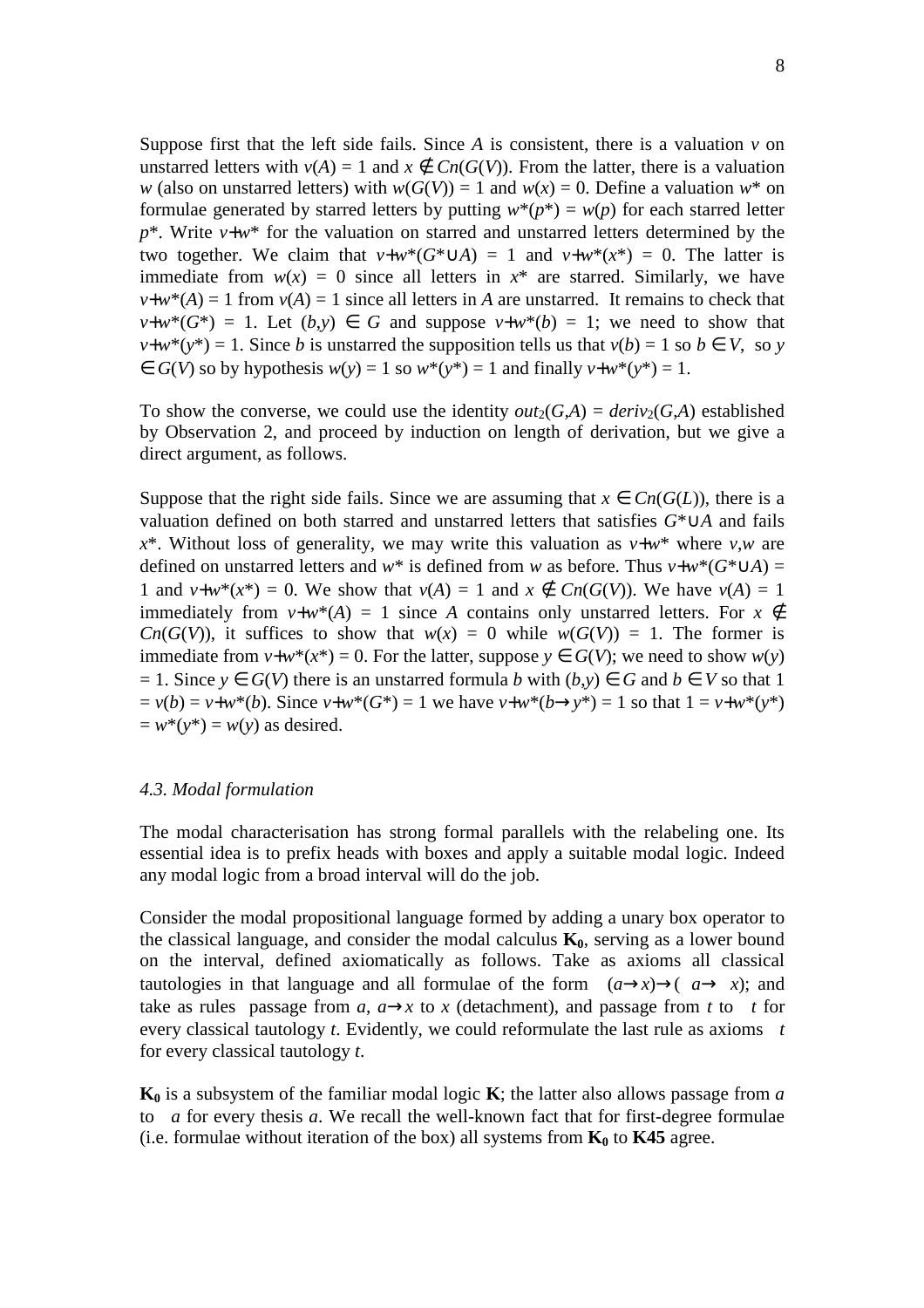Write *G* for the set of all modal formulae  $b \rightarrow y$  with  $(b, y) \in G$ , and  $Z \mid S \neq z$  to mean that  $(∧Y → z) ∈ S$  for some finite  $Y ⊂ Z$ .

*OBSERVATION 4.*  $x \in out_2(G,A)$  iff  $x \in Cn(G(L))$  and  $G \cup A \mid s \neq x$ , for any modal logic **S** with  $\mathbf{K}_0$  ⊂ **S** ⊂ **K45**.

*Proof*. Since all systems from **K0** to **K45** agree on first-degree formulae, we need only prove the Observation for **K**. In the limiting case that *A* is classically inconsistent both sides are equivalent to  $x \in Cn(G(L))$  and we are done. So suppose that *A* is consistent.

Suppose  $x \in out_2(G,A)$ . Then by Observation 2,  $(A,x) \in deriv_2(G)$  so we need only show by induction that whenever  $(a, x) \in$  *deriv*<sub>2</sub>(*G*) then  $G \cup \{a\} \mid_{\mathbf{K}} x$ , which is straightforward.

Conversely, suppose  $x \notin out_2(G,A)$ . Since *A* is assumed consistent, there is a valuation *v* of boolean formulae with  $v(A) = 1$  and  $x \notin Cn(G(V))$ . Fix one such *v*, and define a relational model  $(M,R,\varphi)$  by putting *M* to be the set of all purely boolean valuations and for  $u, w \in M$  put  $(u, w) \in R$  iff for every  $(b, y) \in G$ , if  $u(b) = 1$  then  $w(y) = 1$ . Put  $\varphi(w, p) = w(p)$  for all elementary letters *p* and all  $w \in M$ .

To complete the proof, it suffices to check that  $\varphi(v, G \cup A) = 1$  while  $\varphi(v, x) = 0$ . Since  $v(A) = 1$  and *A* is purely boolean,  $\varphi(v, A) = 1$ . Suppose  $b \rightarrow y \in G$  and  $\varphi(v, b) = 1$ 1; then  $(b,y) \in G$  and *b* is purely boolean so  $v(b) = 1$  and also whenever  $(v,w) \in R$ then by the definition of *R*,  $w(y) = 1$ ; thus  $\varphi(v, b \rightarrow y) = 1$ . This shows  $\varphi(v, G) = 1$ . To show  $\varphi(v, x) = 0$  we need to find a *w* with  $(v, w) \in R$  and  $\varphi(w, x) = 0$ . But by hypothesis,  $x \notin C_n(G(V))$  so there is a *w* with  $w(G(V)) = 1$  and  $w(x) = \varphi(w,x) = 0$ . It remains only to check that  $(v, w) \in R$ . But if  $(b, y) \in G$  and  $v(b) = 1$  then immediately *y*  $\in G(V)$  so  $w(y) = 1$  and by the definition of *R* we are done.

#### 5. REUSABLE OUTPUT

### *5.1. Idea and definitions*

In certain situations, it may be appropriate for outputs to be available for recycling as inputs. For example, the elements  $(a,x)$  of *G* may be conditional norms of a kind that say that any configuration in which  $a$  is true is one in which  $x$  is desirable. In some contexts, we may wish to entertain hypothetically the items already seen as desirable, in order to determine what is in turn so. How may such a principle of reusability be expressed formally?

On the syntactic level, the answer again suggests itself naturally: add the following rule of 'cumulative transitivity' to those already available for simple-minded output, or those for basic output:

$$
CT: \quad \text{From } (a, x), (a \wedge x, y) \text{ to } (a, y).
$$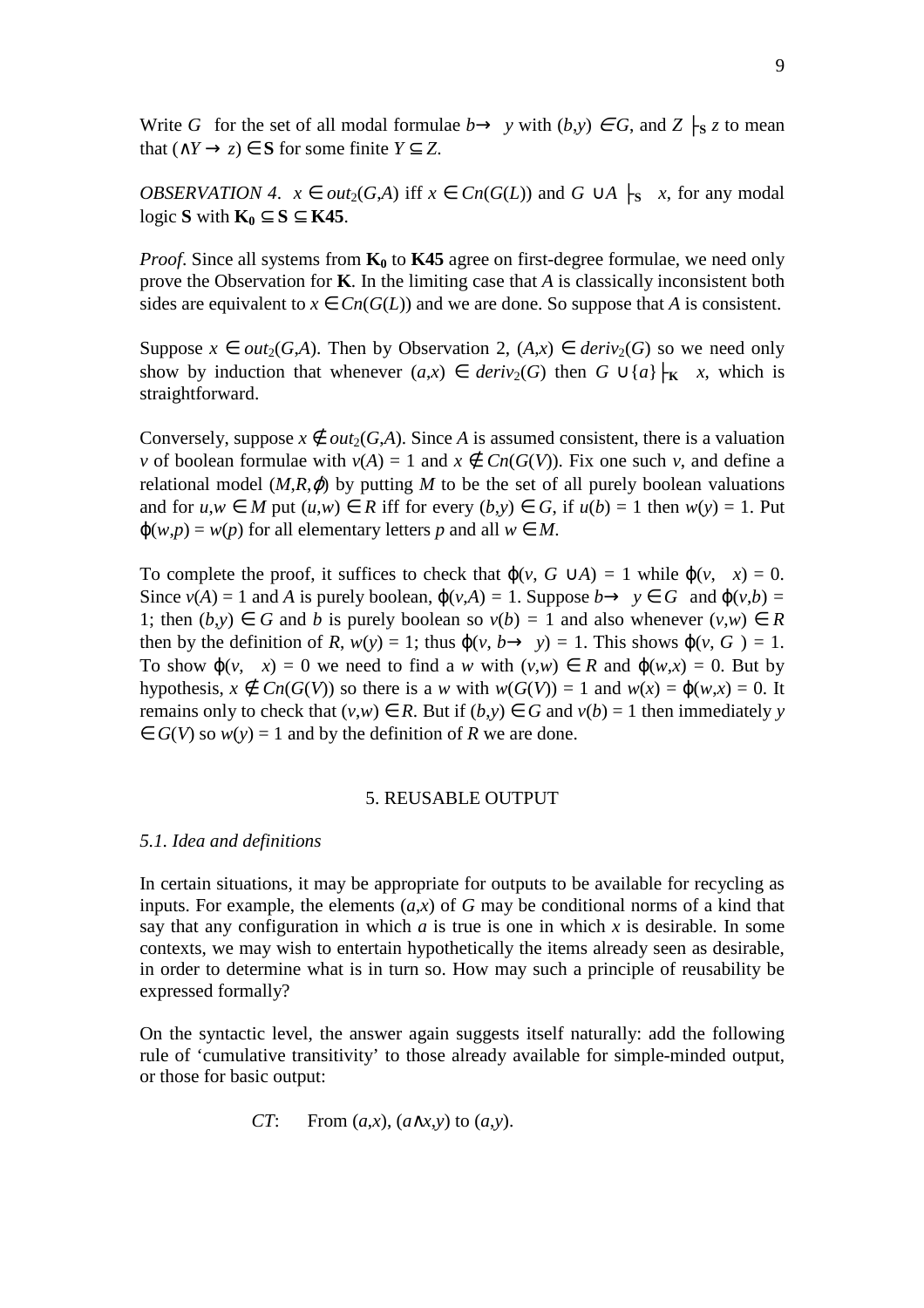Given SI, this immediately implies transitivity (from  $(a,x)$ ,  $(x,y)$  to  $(a,y)$ ) but not conversely.

On the semantic level, we define *simple-minded reusable output*, written  $out_3(G,A)$ , as follows:

$$
out_3(G,A) = \bigcap \{ Cn(G(B)) : A \subseteq B = Cn(B) \supseteq G(B) \}.
$$

There is always at least one set *B* with  $A \subseteq B = Cn(B) \supseteq G(B)$ , namely *L*, and the intersection of any non-empty family of such sets satisfies the same condition.

Recalling again that simple-minded output can be expressed as an intersection, with *out*<sub>1</sub>(*G,A*) = ∩{*Cn*(*G*(*B*)): *A* ⊆ *B* = *Cn*(*B*)}, we can say that reusable simple-minded output is like plain simple-minded output, except that it restricts the choice of *B* to sets that are included in their own image under *G*.

Since each of the operations *G* and *Cn* is monotone, their composition is also monotone. Hence the definition may also be expressed thus:  $out_3(G,A) = Cn(G(A^*))$ where *A*\* is the least superset of *A* that is closed under both *Cn* and *G*.

We define *basic reusable output*, written  $out_4(G,A)$ , as follows in the principal case that *A* is classically consistent:

$$
out_4(G,A) = \bigcap \{ Cn(G(V)) : v(A) = 1 \text{ and } G(V) \subseteq V \}.
$$

Here as before, *v* ranges over boolean valuations and  $V = \{b: v(b) = 1\}$ . In the limiting case that there is no such *v*, we proceed as for basic output, putting  $out_4(G,A)$  to be *Cn*( $G(L)$ ) where *L* is the set of all boolean formulae; equal to  $Cn(h(G))$  where  $h(G)$  is the set of all heads of elements of *G*. Equivalently,

$$
out_4(G,A) = \bigcap \{ Cn(G(V)) : A \subseteq V \supseteq G(V), V \text{ complete} \}.
$$

Clearly *out*<sub>3</sub>(*G,A*) ⊆ *out*<sub>4</sub>(*G,A*) ⊆ *Cn*(*G*(*L*)). The diagrams for the two notions are essentially the same. For basic reusable output, see figure 5. For the simple-minded version, replace the captions  $V_i$  by  $X_i = Cn(X_i)$ .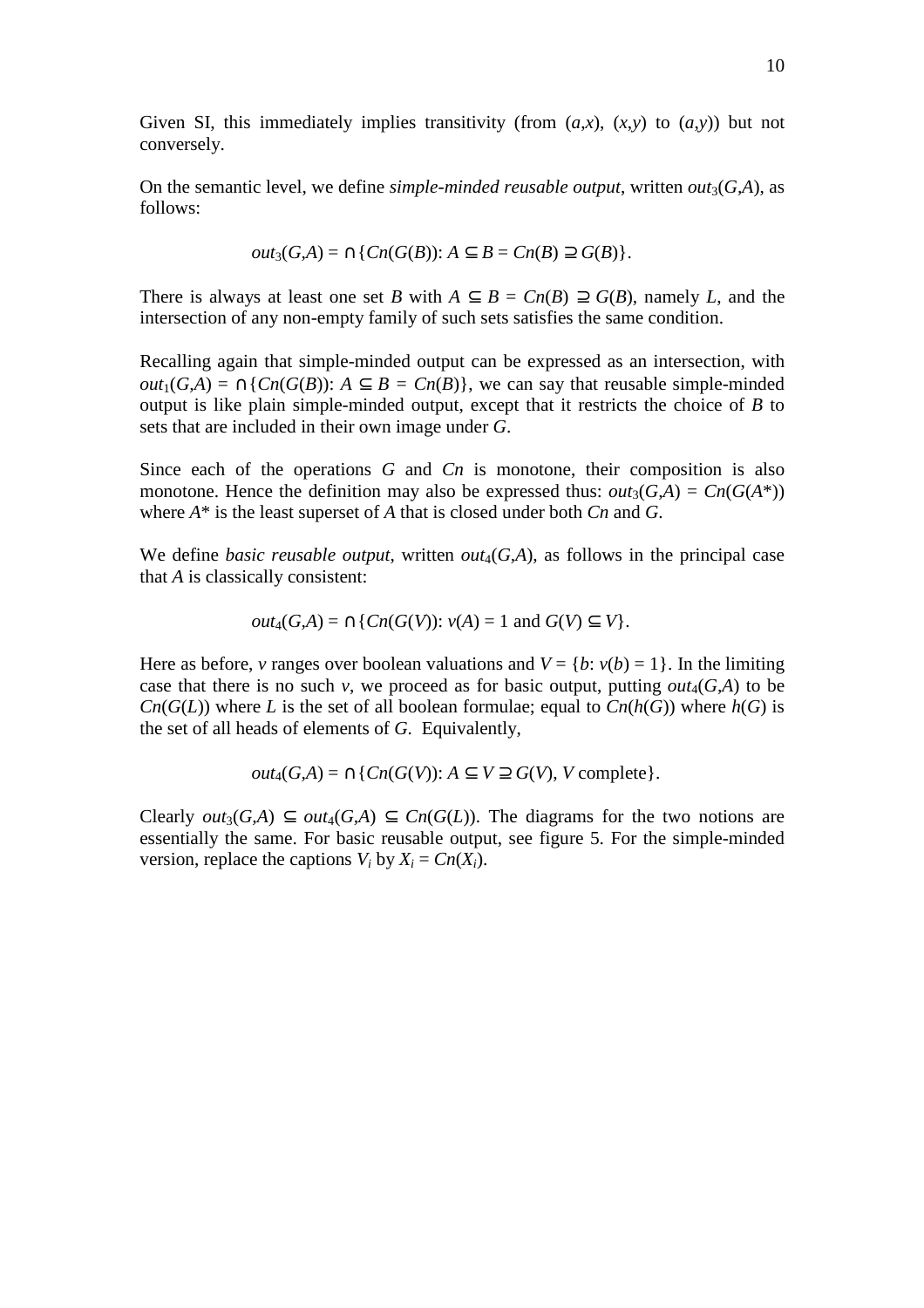

## *5.2. Simple-minded reusable output: properties and syntactic characterisation*

As in the non-reusable case, the simple-minded reusable operation is less satisfying than the basic one, given its inability to deal intelligently with disjunctive inputs. Nevertheless, the simple-minded version has a certain interest, and we indicate some of its basic properties.

*OBSERVATION 5 (cumulativity on the right).*  $Out_3(G,A) = out_3(G,A \cup D)$  *whenever D*  $⊆ out<sub>3</sub>(G,A).$ 

*Proof.* The left is included in the right, by monotony in the right argument (immediate from the definition). For the converse, suppose  $x \notin out_3(G,A)$ . Then by the definition of *out*<sub>3</sub> there is a *B* with  $A \subseteq B = Cn(B) \supseteq G(B)$  and  $x \notin Cn(G(B))$ . To show  $x \notin B$ *out*<sub>3</sub>(*G,A*∪*D*), it suffices to show  $A \cup D \subset B$ , and so since  $A \subset B$  and using the hypothesis  $D \subseteq out_3(G,A)$ , it is enough to show  $out_3(G,A) \subseteq B$ . But by its definition,  $out_3(G,A)$  ⊆  $Cn(G(B))$  ⊆ *B* and we are done.

From cumulativity and monotony it follows immediately that simple-minded reusable output satisfies one half of idempotence on the right:  $out_3(G,out_3(G,A)) \subseteq$  $out_3(G,A \cup out_3(G,A)) = out_3(G,A)$ . However, the converse half of idempotence fails.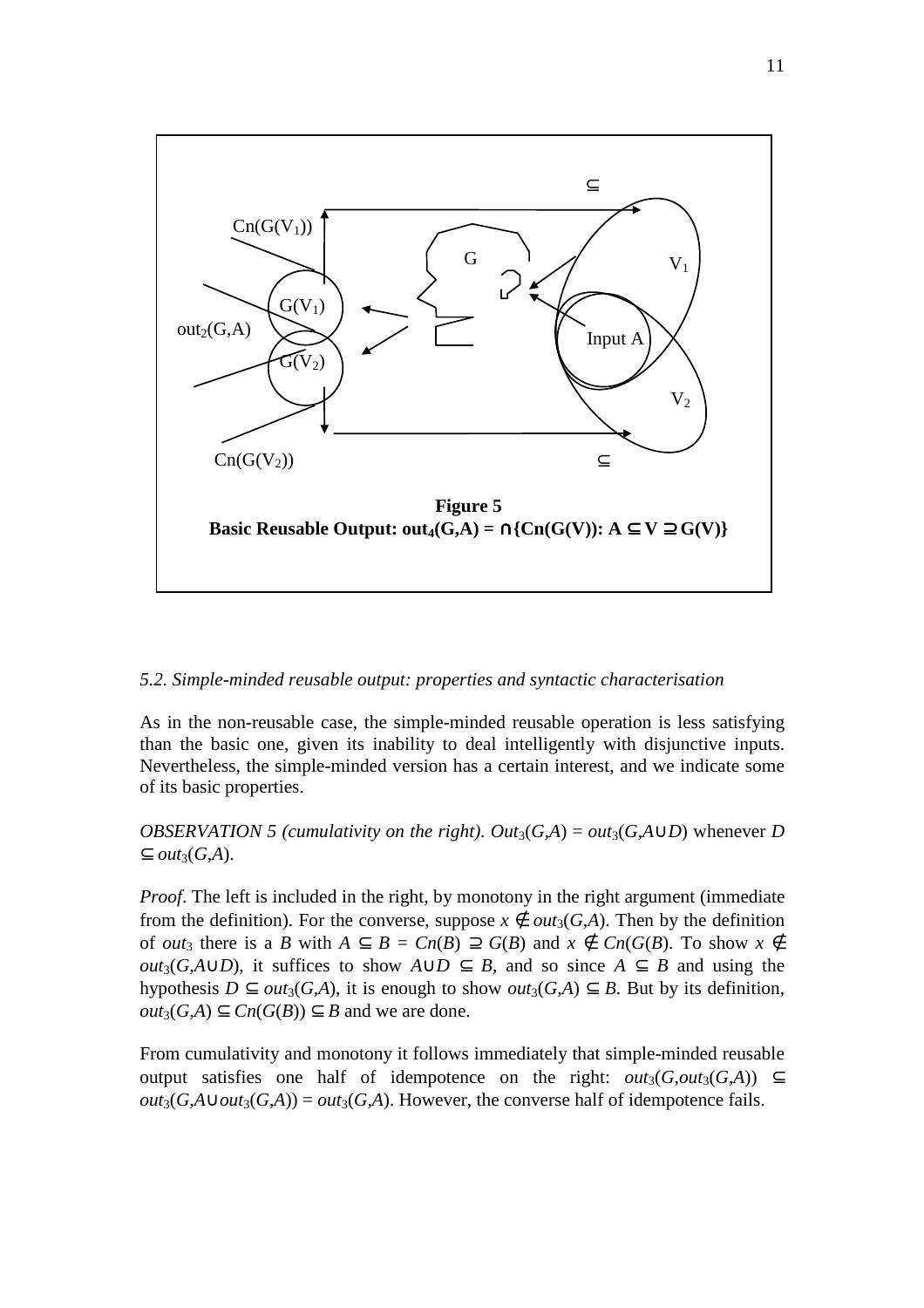*Example 3.* Put  $G = \{(a, x)\}\$ and  $A = \{a\}$  where  $a, x$  are distinct elementary letters. Then  $out_3(G,a) = Cn(x)$  whereas  $out_3(G,out(G,a)) = out_3(G,Cn(x)) = Cn(\emptyset)$ , so that the former is not included in the latter.

Thus for each *G*, the right projection function *out*<sub>G3</sub>(*A*), defined as *out*<sub>3</sub>(*G,A*), is in some respects like a Tarski consequence operation (that is, a closure operation on sets of propositions) and in some respects different. It is monotonic and cumulative, and iterated output is included in single output; but in general it fails inclusion and the other half of idempotence.

These remarks about the right projection function of simple-minded reusable output should not be confused with the fact that all of our input/output operations, understood as taking sets *G* of pairs  $(A,x)$  to sets *out<sub>i</sub>* $(G)$  of pairs, are quite trivially, closure operations - inclusion, monotony, and idempotence all hold.

We sketch a proof of the equivalence of its semantic and syntactic definitions of reusable simple-minded output, writing  $deriv_3(G,A)$  for the latter.

*OBSERVATION 6. Out*<sub>3</sub> $(G,A) =$  *deriv*<sub>3</sub> $(G,A)$ .

*Outline of proof.* It suffices to prove the result for singleton *A*. The inclusion from right to left is straightforward by induction on length of derivation. The interesting clause is that for CT. Suppose that  $x \in out_3(G,a)$  and  $y \notin out_3(G,a)$ ; we need to show that *y* ∉ *out*<sub>3</sub>(*G*,*a*∧*x*). From the second hypothesis, there is a *B* with  $a \in B = Cn(B)$ *G*(*B*) and *y* ∉ *Cn*(*G*(*B*)). By the first hypothesis, *x* ∈ *Cn*(*G*(*B*)). But since *G*(*B*) ⊆ *Cn*(*B*) we have  $Cn(G(B)) \subseteq Cn(B)$  so  $x \in Cn(B)$ . Thus  $a \wedge x \in Cn(B)$  and so  $y \notin Cn(B)$ *out*3(*G*,*a*∧*x*) as desired.

For the converse, suppose  $x \notin$  *deriv*<sub>3</sub>(*G*,*a*); we need to find a *B* with  $a \in B = Cn(B) \supseteq$  $G(B)$  and  $x \notin Cn(G(B))$ .

Put  $B = Cn({a} \cup deriv_3(G,a))$ . Clearly  $a \in B = Cn(B)$ . To show  $G(B) \subseteq B$ , suppose *y* ∈ *G*(*B*). Then there is a *b* ∈ *B* with  $(b,y)$  ∈ *G*. We need to show  $y$  ∈ *B*, i.e. *deriv*<sub>3</sub>(*G*,*a*)  $\downarrow$  *a*→*y*. But since *b* ∈ *B* we have *deriv*<sub>3</sub>(*G*,*a*)  $\downarrow$  *a→b* so since *deriv*<sub>3</sub>(*G*,*a*) is closed under classical consequence (by the rules AND,WO and the compactness of classical consequence) we have  $a \rightarrow b \in deriv_3(G, a)$ , i.e.  $(a, a \rightarrow b) \in deriv_3(G)$ . But since  $(b, y)$ ∈ *G* we also have  $(b,y)$  ∈ *deriv*<sub>3</sub>(*G*) so by SI,  $(a \land b, y)$  ∈ *deriv*<sub>3</sub>(*G*), so by CT,  $(a,y)$  ∈ *deriv*<sub>3</sub>(*G*), i.e.  $y \in$  *deriv*<sub>3</sub>(*G*,*a*) so by WO,  $a \rightarrow y \in$  *deriv*<sub>3</sub>(*G*,*a*) so *deriv*<sub>3</sub>(*G*,*a*)  $\vdash$   $a \rightarrow y$  as desired.

It remains to check that  $x \notin C_n(G(B))$ , i.e.  $x \notin C_n(G(C_n(\{a\}) \cup \text{deriv}_3(G,a))))$  = *out*<sub>1</sub>(*G*, {*a*}∪ *deriv*<sub>3</sub>(*G*,*a*)) = *deriv*<sub>1</sub>(*G*, {*a*}∪ *deriv*<sub>3</sub>(*G*,*a*)) using the completeness theorem for simple-minded output (Observation 1). Suppose the contrary. Then, using SI, there are  $x_1, \ldots, x_n \in deriv_3(G, a)$  with  $x \in deriv_1(G, a \wedge x_1 \wedge \ldots \wedge x_n)$  i.e.  $(a \wedge x_1 \wedge \ldots \wedge x_n,$ *x*) ∈ *deriv*<sub>1</sub>(*G*) ⊆ *deriv*<sub>3</sub>(*G*). But since each  $x_i$  ∈ *deriv*<sub>3</sub>(*G*,*a*), i.e. (*a*,*x<sub>i</sub>*) ∈ *deriv*<sub>3</sub>(*G*) we have by AND and WO that  $(a, x_1 \wedge \ldots \wedge x_n) \in deriv_3(G)$ . Hence by CT,  $(a,x) \in$ *deriv*<sub>3</sub>(*G*) i.e.  $x \in$  *deriv*<sub>3</sub>(*G*,*a*) contradicting our initial supposition.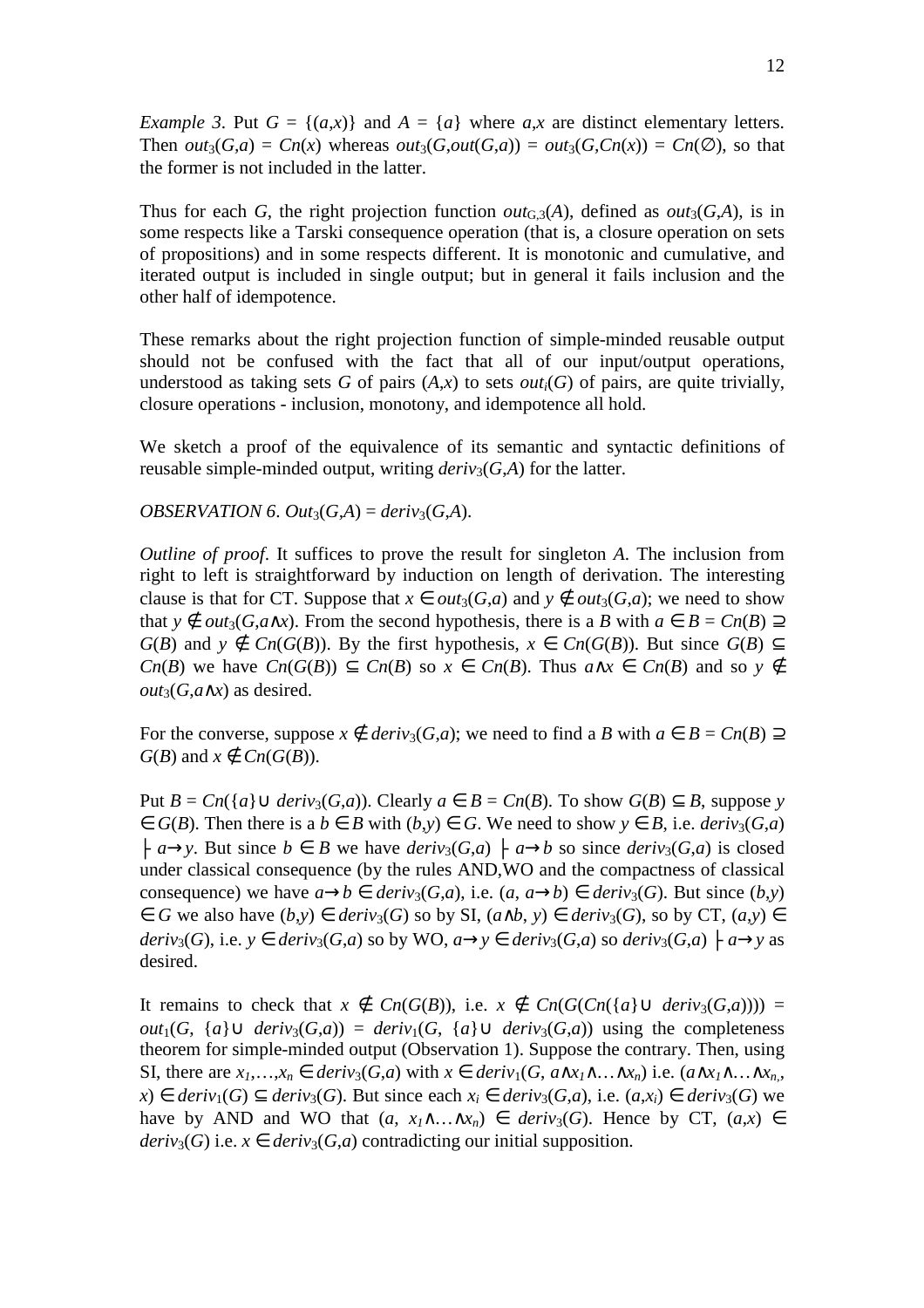### *5.3. Basic reusable output: first properties*

We now focus on basic reusable output, better motivated than its simple-minded counterpart and also more interesting formally. To lighten terminology, from now on we refer to it simply as *reusable output*. We show in section 5.4 that  $out_4(G,A)$  =  $deriv_4(G,A)$ , where the latter is defined by the rules for basic output (SI,AND,WO,OR) plus CT. But before doing so we draw attention to some properties of the semantic construction.

Reusable output may equivalently be defined in the following manner, which is rather less intuitive, but establishes a link with basic output and simplifies proofs.

*OBSERVATION 7.* Out<sub>4</sub>(*G,A*) =  $\cap$ {*Cn*(*G*(*V*)): *A* $\cup$ *m*(*G*)  $\subseteq$  *V*, *V* complete}.

*Proof.* It suffices to show that for any complete set *V*, we have  $G(V) \subset V$  iff  $m(G) \subset V$ *V*, where  $m(G)$  is the materialisation of *G*, that is, the set of all formulae *b*→*y* with  $(b,y) \in G$ .

In one direction, suppose  $m(G) \subseteq V$  and let  $y \in G(V)$ ; we need to show that  $y \in V$ . Since  $y \in G(V)$  there is a  $b \in V$  with  $(b, y) \in G$ , so  $b \rightarrow y \in V$  and so since V is complete,  $y \in V$  as desired.

Conversely, suppose  $G(V) \subseteq V$  and suppose  $b \rightarrow y \in m(G)$ ; we need to show  $b \rightarrow y \in V$ . Suppose *b*∈ *V*; since *V* is complete, it suffices to show that  $y \in V$ . But since  $b \rightarrow y \in V$ *m*(*G*) we have  $(b,y)$  ∈ *G* so since  $b \in V$  we have  $y \in G(V) \subseteq V$  and we are done.

This observation immediately allows us to express reusable basic output in terms of its non-reusable counterpart, a fact that will be useful later.

*COROLLARY TO OBSERVATION 7. Out*<sub>4</sub>( $G$ , $A$ ) =  $out_2(G, A \cup m(G))$ .

It also permits a simplification of Figure 5: drop the backward-reaching lines with their inclusion signs, and alongside the input circle insert a circle for  $m(G)$ , also included within the  $V_i$  ellipses.

First, we note that although  $out_1(G,A) \subseteq \{out_2(G,A), out_3(G,A)\} \subseteq out_4(G,A) \subseteq$ *Cn*( $A \cup m(G)$ ), still *out*<sub>4</sub>( $G$ , $A$ ) ≠  $Cn(A \cup m(G))$ ; in particular, inputs are still not in general outputs, and contraposition still fails, as Example 1 continues to show. Nevertheless, contraposition plays a curious 'ghostly' role for reusable basic output.

*Example 4 (ghost contraposition)*. Put  $G = \{(-x, -a), (a \wedge x, y)\}\$ . On the one hand,  $x \notin$ *out*<sub>4</sub>(*G*,*a*) since  $x \notin C_n(G(L)) = C_n(h(G)) = C_n(\neg a, y)$ . On the other hand,  $y \in$ *out*<sub>4</sub>(*G*,*a*), since *y* ∈ *Cn*(*G*(*L*)) and also for every valuation *v* satisfying {*a*}∪*m*(*G*),  $v(x) = 1$ , so  $v \in G(V)$ .

Expressed more generally, this example tells us that  $y \in out_4(G,a)$  whenever  $y \in$ *out*<sub>4</sub>(*G*, *a*∧*x*) and  $\neg a ∈ out_4(G, \neg x)$ . In other words, for basic reusable output we have the rule: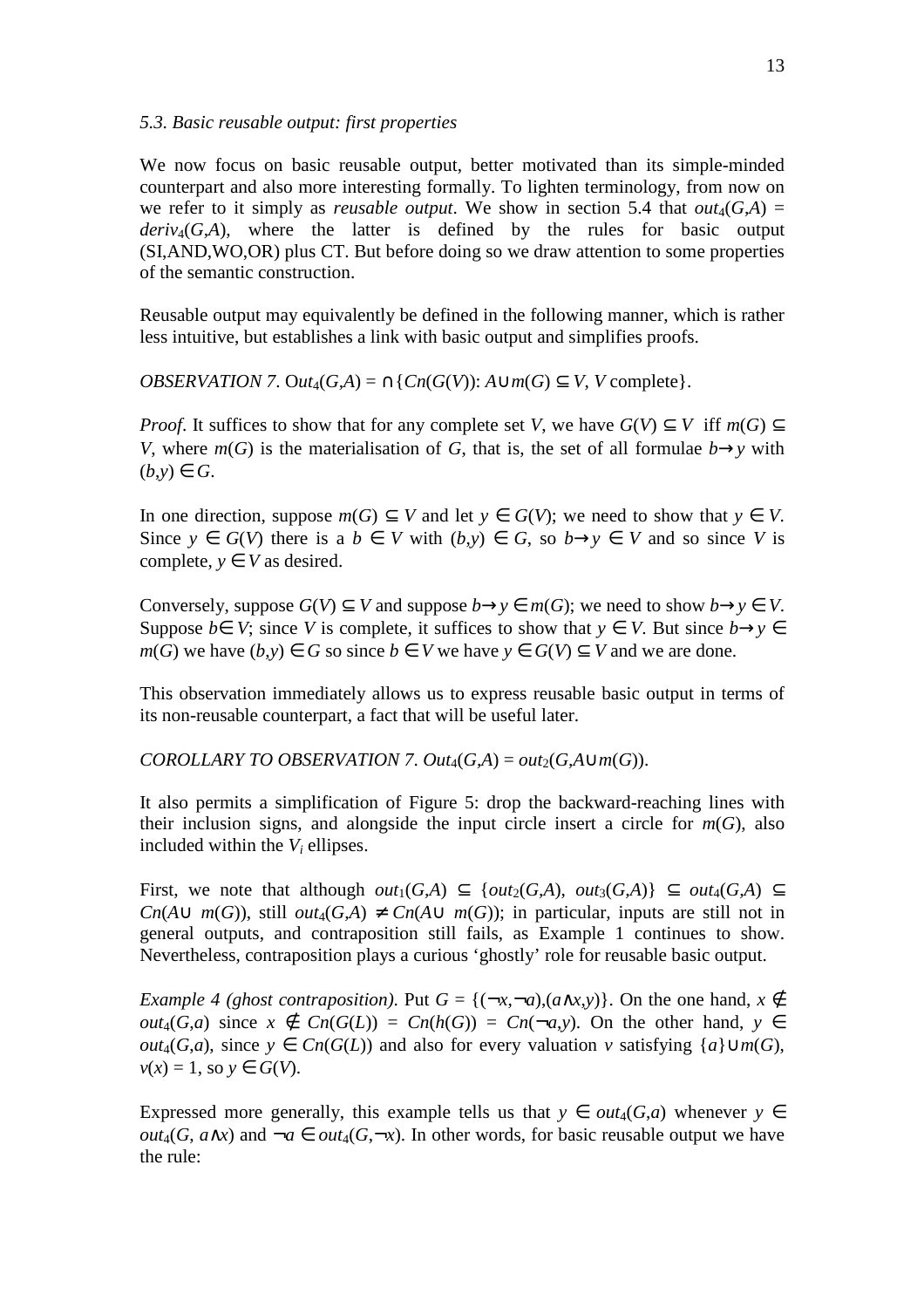GC: From 
$$
(\neg x, \neg a)
$$
,  $(a \land x, y)$  to  $(a, y)$ .

Intuitively: although we cannot contrapose the premise  $(-x, -a)$ , we can 'use' the contraposition for an application of cumulative transitivity. This can be verified directly, or from the following principle of *input sufficiency*:

*OBSERVATION 8 (input sufficiency)*. Whenever  $\{a\} \cup m(G) \models x$ , then if  $y \in out_4(G,$ *a*∧*x*) then *y* ∈ *out*<sub>4</sub>(*G,a*). More generally, whenever  $A \cup m(G)$   $\vdash$  *X*, then if *y* ∈ *out*<sub>4</sub>(*G*, *A*∪*X*) then  $y \in out_4(G, A)$ .

*Proof.* Immediate from Observation 7, for if  $A \cup m(G) \vdash X$  and  $A \cup m(G) \subseteq V$  where *V* is a complete set, then  $A∪X∪m(G) ⊂ V$ .

This is a powerful principle, with a number of consequences. Expressed syntactically, it is the rule:

IS: From  $(a \land x, y)$  to  $(a, y)$  whenever  $\{a\} \cup m(G) \mid x$ .

This implies ghost contraposition, for  $\neg a \in out(G, \neg x)$  implies  $\{\neg x\} \cup m(G) \vdash \neg a$  so that  ${a} \cup m(G) \vdash x$ . Again, since  $x \in out(G,a)$  implies  ${a} \cup m(G) \vdash x$ , input sufficiency also implies CT, which we recall authorises passage from  $(a,x)$ ,  $(a \wedge x,y)$  to  $(a,y)$ .

Essentially the same property may be expressed as follows: for reusable output we may add to the input the materialisations of some or all of the generators, without changing the output.

*OBSERVATION 9 (shadow input).*  $Out_4(G,A) = out_4(G,A \cup m(G'))$  *whenever*  $G' \subset G$ *.* 

*Proof.* Immediate from Observation 7, since  $A \cup m(G) = A \cup m(G') \cup m(G)$  whenever  $G'$  $\subseteq$  *G*. It may also be seen as the case of Observation 8 in which *X* = *A*∪*m*(*G*<sup> $\land$ </sup>).

From Observation 9 we may say that for reusable output, generators are in a certain sense stronger than inputs. But only in a limited sense: we can *copy* from generators to inputs without altering output, but if we *transfer* from generators to inputs then we may in general lose and gain output, as can be shown by trivial examples. Simple examples also show that copying from inputs to generators may change output.

Finally, we note that basic reusable output is cumulative and satisfies half of idempotence (iterated output included in single output). The proof is the same as for simple-minded output (Observation 5). However, these properties fail for plain simple-minded and basic output (i.e. without reusability). This is as one would expect: cumulativity of the output operation is closely associated on the syntactic level with the rule CT, and on the semantic level with reusability.

# *5.4. Basic reusable output: syntactic characterisation*

We now show that  $out_4(G,A) = deriv_4(G,A)$ , where the latter is defined by the rules for basic output (SI,AND,WO,OR) plus CT.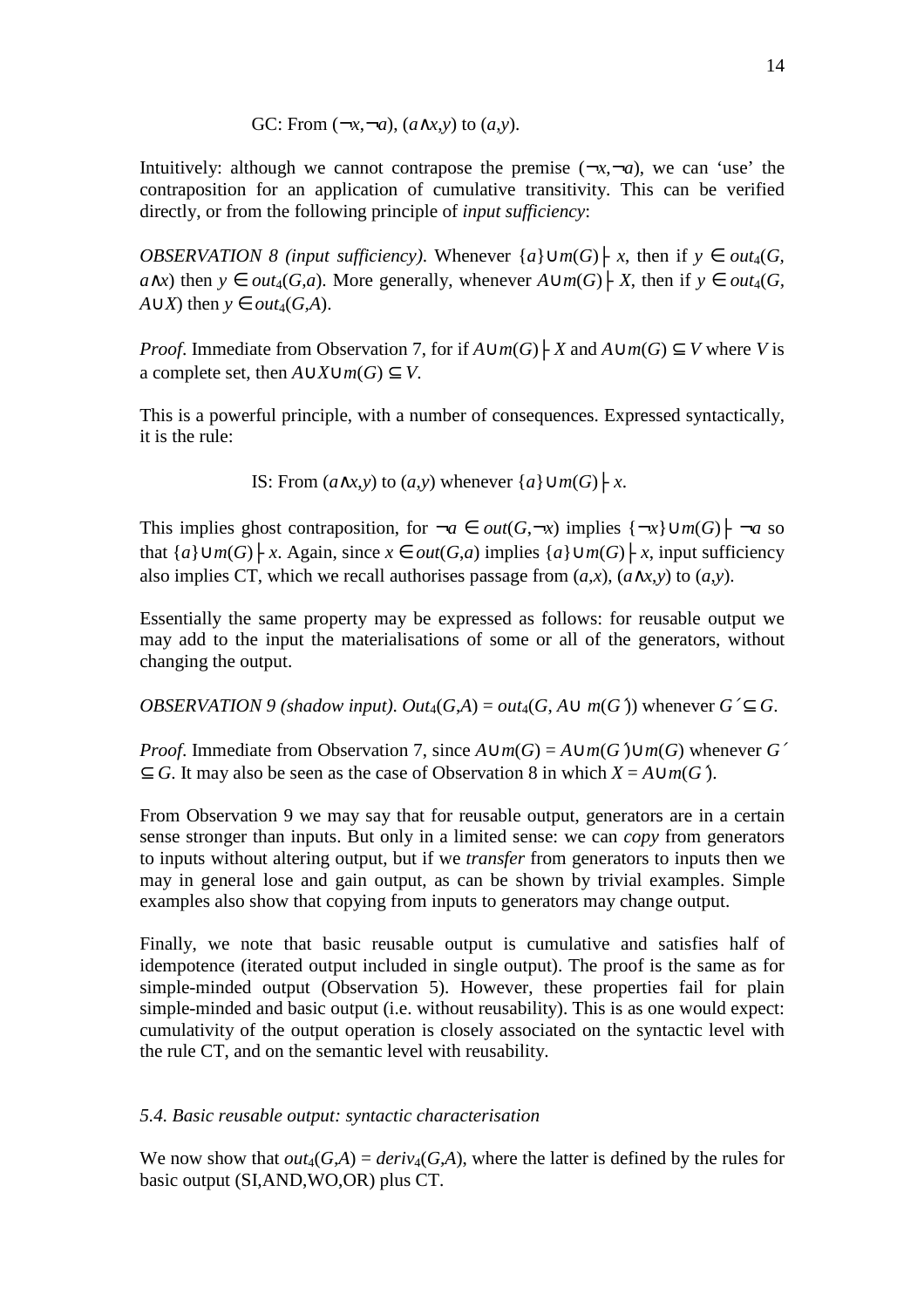*OBSERVATION 10 (soundness). Deriv<sub>4</sub>(* $G$ *,* $A$ *)*  $\subset$  *out<sub>4</sub>*( $G$ , $A$ ).

*Outline of proof.* We need only add to the verification of the corresponding result for basic output (Observation 2, first part of proof) a verification of the rule CT. That verification follows the same pattern as in the soundness proof for simple-minded reusable output (Observation 6).

*OBSERVATION 11 (completeness).*  $Out_4(G,A) \subset deriv_4(G,A)$ *.* 

*Proof.* By the Corollary to Observation 7 we have  $out_4(G,A) = out_2(G,A \cup m(G)) =$ *deriv*<sub>2</sub>(*G,A*∪ *m*(*G*)) by Observation 2, so it suffices to show *deriv*<sub>2</sub>(*G,A*∪*m*(*G*)) ⊂  $deriv<sub>4</sub>(G,A)$ . Hence, we need only show that the shadow input property, already noted for the semantic operation *out*<sub>4</sub> (Observation 9), also holds for the syntactic one *deriv<sub>4</sub>*. We do this in two steps: first, we prove the property for singleton input with singleton generating set, and then show that it follows in the general form.

*LEMMA 11a*. If  $(b,x) \in G$  then  $deriv_4(G, a \wedge (b \rightarrow x)) \subseteq deriv_4(G, a)$ .

*Proof.* Let  $(b, x) \in G$  and suppose  $y \in deriv_4(G, a \wedge (b \rightarrow x))$ ; we want to show that  $y \in G$ *deriv*<sub>4</sub> $(G,a)$ ). The desired derivation can be displayed as a tree diagram, as follows:



*LEMMA 11b. Deriv*<sub>4</sub>(*G*,*A*∪*m*(*G*)) ⊂ *deriv*<sub>4</sub>(*G*,*A*).

*Proof.* Suppose  $y \in deriv_4(G, A \cup m(G))$ . Clearly the operation *deriv*<sub>4</sub> is monotonic and compact on left and right. By definition, there is a conjunction *a* of formulae in *A*, and a conjunction  $g = \land (b_i \rightarrow x_i)$  of formulae in  $m(G)$ , such that  $y \in deriv_4(G, a \land g)$ . Applying Lemma 11a finitely many times according to the number of conjuncts in *g*, we have  $y \in$  *deriv*<sub>4</sub>(*G*,*a*) so by definition  $y \in$  *deriv*<sub>4</sub>(*G*,*A*). This completes the proof of the Lemma and of Observation 11.

The above proof of completeness makes use of the reduction of reusable basic output to plain basic output, in the Corollary to Observation 7. If one prefers to argue from first principles, one can re-run the same maximality construction as in the proof of Observation 2, but ensuring that  $A \cup m(G) \subseteq A'$ . For this it suffices to show that whenever  $x \notin \text{deriv}_4(G,A)$  then  $x \notin \text{deriv}_4(G,A \cup \text{m}(G))$ , i.e. the same shadow input property  $deriv_4(G.A \cup m(G)) \subset deriv_4(G.A)$  proven as Lemma 11b above.

*OBSERVATION 12 (semantic characterisation).*  $Out_4(G,A) = deriv_4(G,A)$ *.*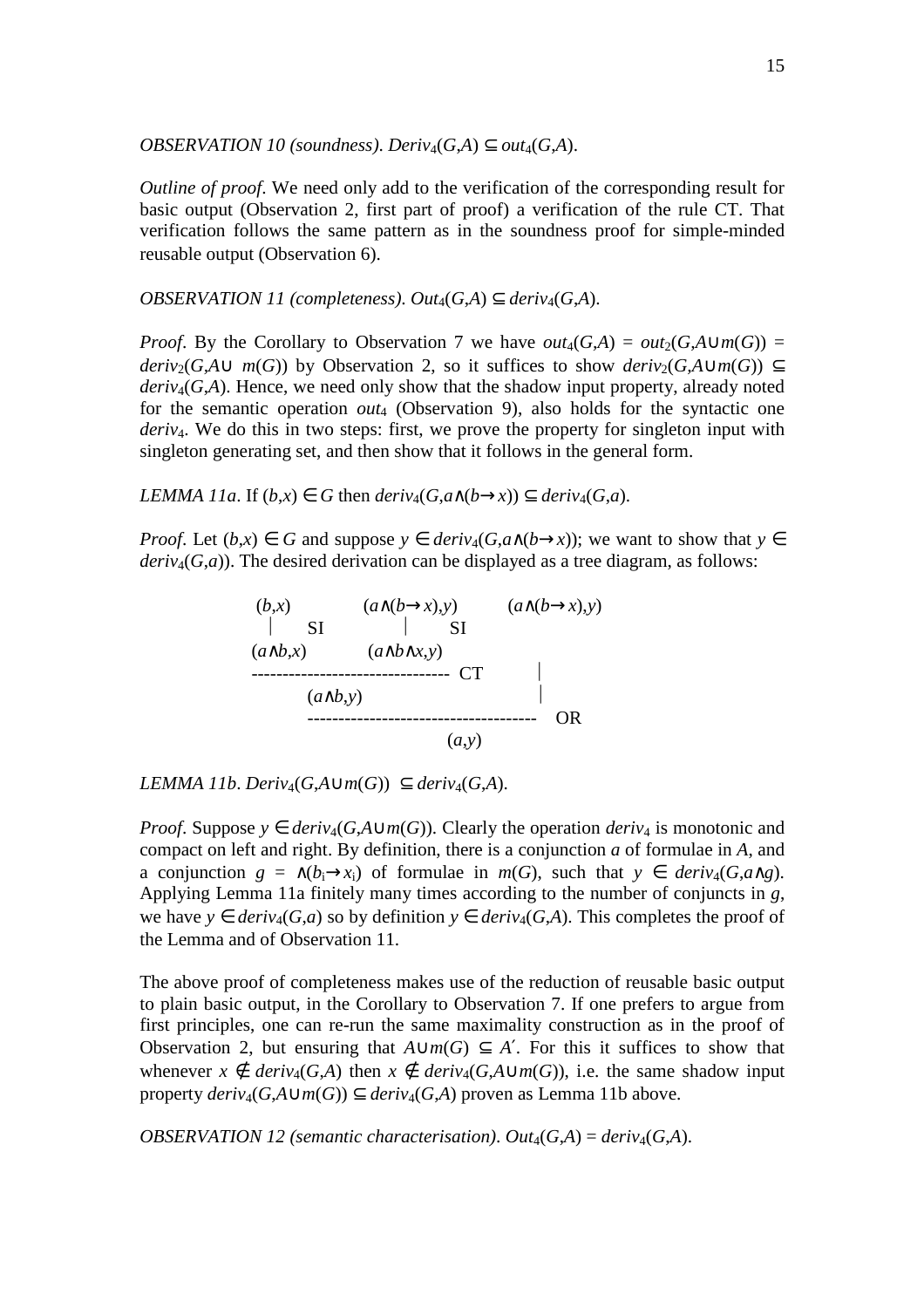*Proof.* Immediate from Observations 10, 11. As a corollary, we may note that since *deriv*4 is compact on both left and right, *out*4 is too.

## *5.5. Relabeling and modal formulations*

Like basic output, its reusable extension can be characterised by means of relabeling, and also in modal terms.

*OBSERVATION 13.*  $x \in out_4(G,A)$  iff  $x \in Cn(G(L))$  and  $G^* \cup A \cup m(G) \mid x^*$ .

*Proof.* Immediate from the reduction of basic reusable output to  $out_2$  in the Corollary to Observation 7, i.e.  $out_4(G,A) = out_2(G,A \cup m(G))$ , together with Observation 3.

*OBSERVATION 14.*  $x \in out_4(G,A)$  iff  $x \in Cn(G(L))$  and  $G \cup A \cup m(G)$   $\mid_S x$ , for any modal logic **S** with  $\mathbf{K}_0 \subseteq \mathbf{S} \subseteq \mathbf{K45}$ .

*Proof*: Immediate from the same reduction, with Observation 4.

A more interesting modal reduction gets rid of the 'additional premise' *m*(*G*) in favour of the additional modal axiom  $a \rightarrow a$ , known as T.

*OBSERVATION 15.*  $x \in out_4(G,A)$  iff  $x \in Cn(G(L))$  and  $G \cup A \mid s \neq x$ , for any modal logic **S** with  $K_0T ⊆ S ⊆ KT45$ .

*Outline of proof*. Since all systems from **K0T** to **KT45** agree on first-degree formulae, we need only prove the observation for **KT**. The argument follows the same lines as for Observation 4, with the following additions and modifications.

From left to right, we need to show that the modal translation satisfies the rule CT. This amounts to showing that for any formula *g*, if  $(g \land a) \rightarrow x$  and  $(g \land a \land x) \rightarrow y$  are in **KT** then so is  $(g \land a) \rightarrow y$ . But this is immediate given the availability of  $x \rightarrow x$  in **KT**.

From right to left, we suppose  $x \notin out_4(G,A)$ . As before, it follows from the definition of the output operation that there is a valuation *v* of boolean formulae with  $v(A) = 1$ and  $x \notin C_n(G(V))$ , and this time we also have  $G(V) \subseteq V$ . Fix one such v, and define the relational model  $(M, R, \varphi)$  as before, but with a modified relation *R*. For the chosen valuation *v* put  $(v, w) \in R$  iff for every  $(b, y) \in G$ , if  $v(b) = 1$  then  $w(y) = 1$ ; for every valuation  $u \neq v$ , put  $(u, u) \in R$ . Note that when  $v(b) = 1$  and  $(b, v) \in G$  then  $v \in G(V) \subset$ *V* so that  $v(v) = 1$ ; this shows  $(v, v) \in R$ . Combining this with the other part of the definition of *R*, we have its reflexivity, so that the model validates the modal system **KT**. To complete the proof, it suffices to check that  $\varphi(v, G \cup A) = 1$  while  $\varphi(v, x) =$ 0. This is done exactly as in the proof of Observation 4.

We note in passing that in modal logics satisfying the modal axiom T, G implies  $m(G)$ , so that given observations 14 and 15, we can also push the upper bound of the former up to **KT45**.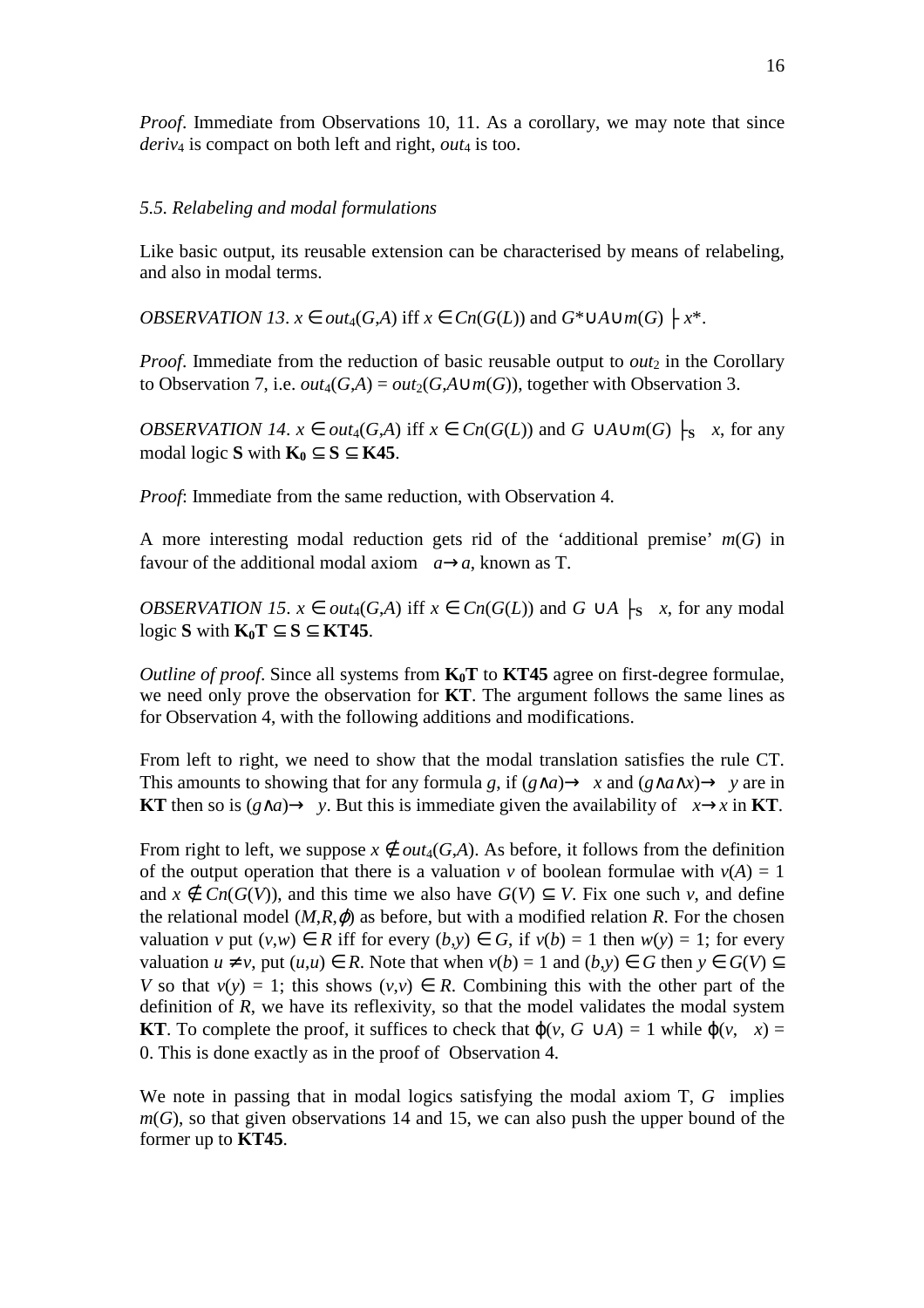As far as the authors are aware, it is not possible to characterise the system of simpleminded output (with or without reusability) by relabeling or modal logic in a straightforward way. The OR rule appears to be needed, so that we can work with complete sets.

# 6. ACCEPTING INPUTS AS OUTPUTS

What happens if we strengthen the logic of some kind of output by accepting inputs as outputs? Syntactically, add the rule: From no premises to (*y*,*y*). Evidently, such a rule can always be applied first, so the semantic counterpart amplifies  $out_i(G,A)$  to *out<sub>i</sub>*( $G \cup I$ ,*A*) where  $I = \{(y,y): y \in I \text{ formula}\}\)$ . Of these, basic reusable output plus identity collapses into classical consequence.

### *OBSERVATION 16:*  $out_4(G \cup I, A) = Cn(A \cup m(G)).$

*Proof.* Given Observation 11, the left in right inclusion is a trivial induction. For the converse, write  $G^+$  for  $G \cup I$ , and suppose  $x \notin out_4(G^+, A)$ . Then by Observation 7, there is a complete set *V* with  $A \cup m(G^+) \subseteq V$  and  $x \notin Cn(G^+(V))$ . Clearly  $V \subseteq I(V) \subseteq$  $G^+(V) \subseteq Cn(G^+(V))$ , so  $x \notin V$ , so that the complete set *V* is a maxiconsistent set, corresponding to a classical valuation *v*, with  $v(x) = 0$ . Since also  $A \cup m(G) \subseteq$ *A*∪*m*(*G*<sup>+</sup>) ⊆ *V*, we have *v*(*A*∪*m*(*G*)) = 1. Putting these together, *x* ∉ *Cn*(*A*∪*m*(*G*)).

Alternatively, one may re-run the second argument for Observation 11, observing that since  $x \notin out_4(G^+ A')$  (defined as in that proof) and  $I \subseteq G^+$ , we have  $x \notin A'$  so that *v*(*x*) = 0. Since *A*∪*m*(*G*<sup>+</sup>) ⊆ *A*<sup> $′$ </sup> = *V* we also have *v*(*A*∪*m*(*G*)) =1.

Simple-minded reusable output plus identity does not collapse into classical logic, but may be simplified.

*OBSERVATION 17*: *out*<sub>3</sub>( $G \cup I$ ,*A*) =  $\cap$ {*B*:  $A \subset B = Cn(B) \supseteq G(B)$ }.

*Proof.* By the definition of *out*<sub>3</sub> it suffices to check that whenever  $B = Cn(B) \supset G(B)$ we have  $Cn(G^+(B)) = B$ . Left in right: if  $G(B) \subseteq B$  then since also  $I(B) \subseteq B$  we have  $G^+(B) \subseteq B$  so  $Cn(G^+(B)) \subseteq Cn(B) = B$  by hypothesis. Right in left: since  $I \subseteq G^+$  we have  $B \subseteq G^+(B) \subseteq Cn(G^+(B)).$ 

Note that this verification makes essential use of reusability, i.e. that  $G(B) \subset B$ , and of identity, i.e. that the generating set includes *I*, so that the argument does not apply to weaker kinds of output.

From our perspective, operations that accept all inputs as outputs are a limiting case of 'logically assisted transformations'. However, Observation 17 draws attention to an interesting connection with a construction underlying normal default logic. Specifically: Reiter's default logic, stripped of its consistency constraint, is the same as simple-minded reusable output with identity. To see this, take the quasi-inductive definition of an extension of a normal default system as given in (Reiter 1980, theorem 2.1) or (Makinson 1994, section 3.2), and take out the consistency constraint. This puts  $ext(G,a) = \bigcup \{E_i: 0 \le i < \omega\}$  where  $E_1 = \{a\}$  and  $E_{i+1} = Cn(E_i) \cup G(E_i)$ . It is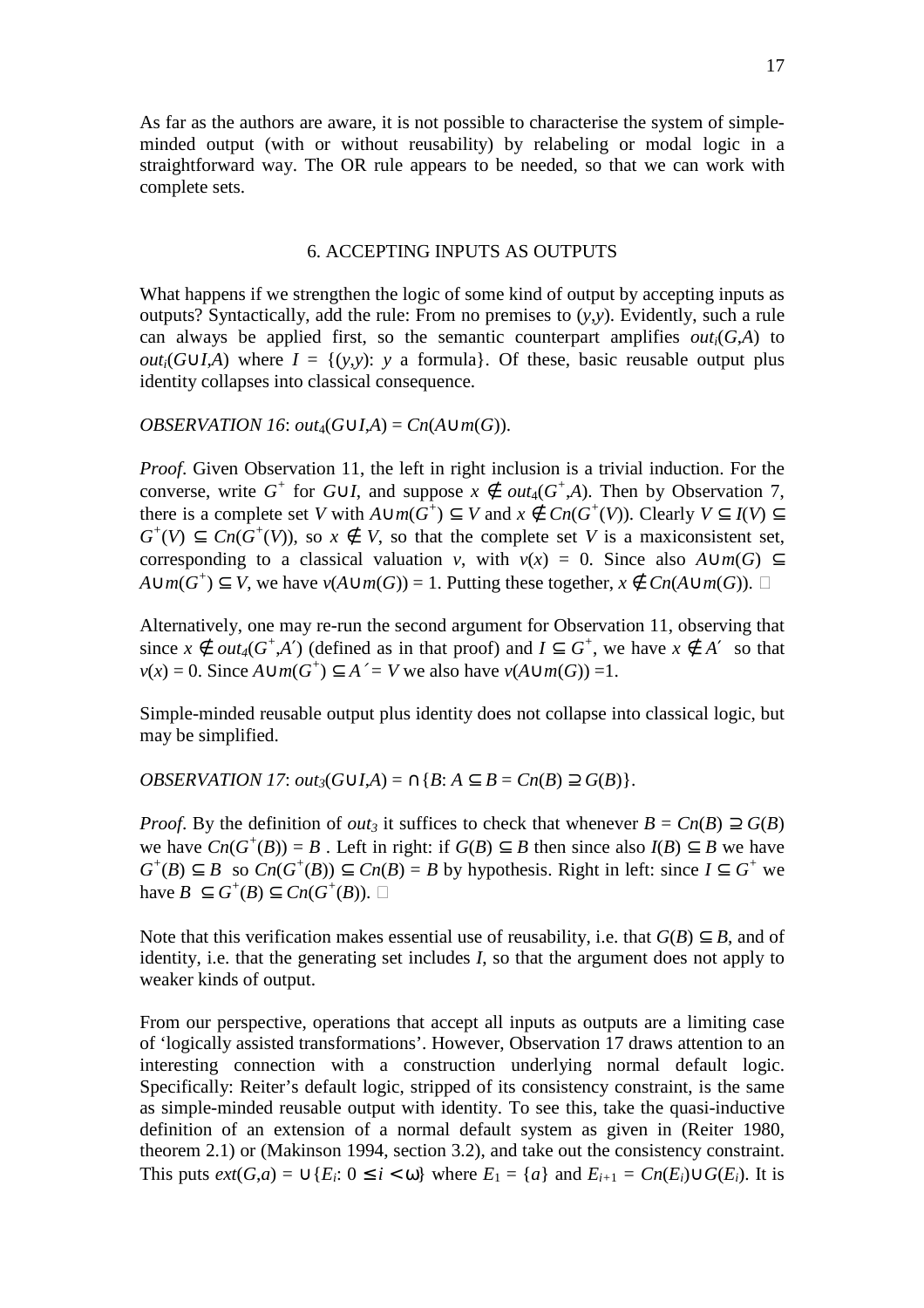easy to check that  $ext(G,a) = \bigcap \{B: a \in B = Cn(B) \supseteq G(B)\}\$ , so by Observation 17,  $ext(G,a) = out_3(G \cup I,a).$ 

In (Makinson and van der Torre, to appear) we show how normal default logic, with its consistency constraint, is a special case of constrained input/output logic.

## 7. REVERSIBILITY OF RULES IN A DERIVATION

We finally consider briefly some questions arising for the syntactic formulations of the four input/output operations: reversibility of rules (this section) and 'universality' of certain orders of derivation of output (following section).

Note that all four input/output operations satisfy replacement of input, and of output, by classically equivalent propositions. That is, if  $(a,x) \in out(G)$  then  $(a',x') \in out(G)$ whenever  $C_n(a) = C_n(a')$  and  $C_n(x) = C_n(x')$ . From this point on, we treat replacement of logically equivalent propositions as a 'silent rule', that may be applied at any step without explicit justification.

With this understanding, the order of application of two derivation rules is often 'reversible'. In some cases, we may simply permute the application of two successive rules, independently of the choice of the formulae to which they are applied. For example, any application of AND followed by SI may be replaced by one in which SI is followed by AND. In other cases, the order may be reversed, but with additional (and prior) use of a third rule - often SI and in one instance WO. Finally, there are some configurations for which no transformation appears to be available.

Observation 18 displays in a table the transformations that the authors have noted to be possible. The table should be read as follows:

- An entry in the cell determined by the row for rule *R* and the column for *R*′ tells us to what extent the sequence *R*,*R*′ may be reversed to *R*′,*R*.
- In an application of the asymmetric rule CT, taking us from  $(a,x)$  and  $(a \wedge x,y)$  to  $(a,y)$ , we call  $(a,x)$  the 'minor' premise and  $(a \wedge x,y)$  the 'major' premise. In the column for CT, the left (resp. right) sub-column represents the case where the output of the previous rule feeds in as the minor (resp. major) premise of the rule CT.
- The entry  $\checkmark$  indicates that simple permutation is possible.
- When only a more complex reversal is known to be possible, it is written explicitly. Thus for example in the cell for CT,AND we have written SI,AND,CT to indicate that the former order may be transformed into the latter.
- The entry *none?* means that no transformation is known to the authors.
- The empty spaces in the diagonal mean that the question does not arise there.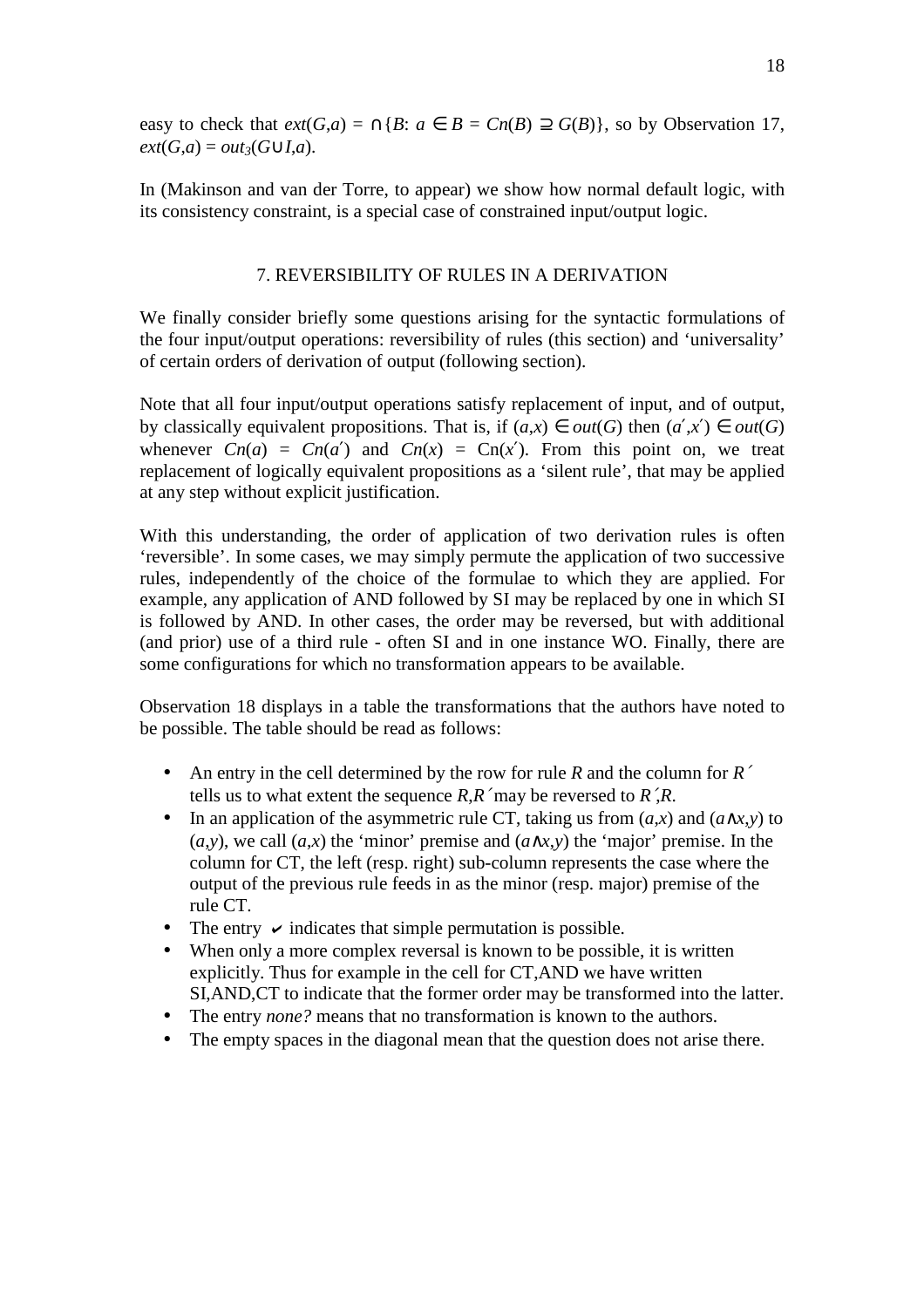|            | <b>SI</b> | <b>WO</b> | <b>CT</b>         |              | <b>AND</b>  | <b>OR</b> |
|------------|-----------|-----------|-------------------|--------------|-------------|-----------|
| <b>SI</b>  |           | ✔         | none?             | none?        | none?       |           |
| <b>WO</b>  | ✔         |           | SI,CT             | $\checkmark$ | ✔           | none?     |
| <b>CT</b>  | ✔         | ✔         |                   |              | SI, AND, CT | none?     |
| <b>AND</b> |           | ✔         | SI,CT             | $\checkmark$ |             | WO,OR,AND |
| <b>OR</b>  | ✔         | ✓         | SI,CT,OR SI,CT,OR |              | SI, AND, OR |           |

Not to overburden the paper, we omit the verifications of the reversals in the table, giving only the least immediate among them as an example. This is the transformation  $OR, CT \Rightarrow SI, CT, OR$ , where the left hand configuration takes two forms according as the conclusion of OR feeds in as 'minor' or 'major' premise of the non-symmetric two-premise rule CT.

OR,CT (Case  $1) \Rightarrow$  SI,CT,OR

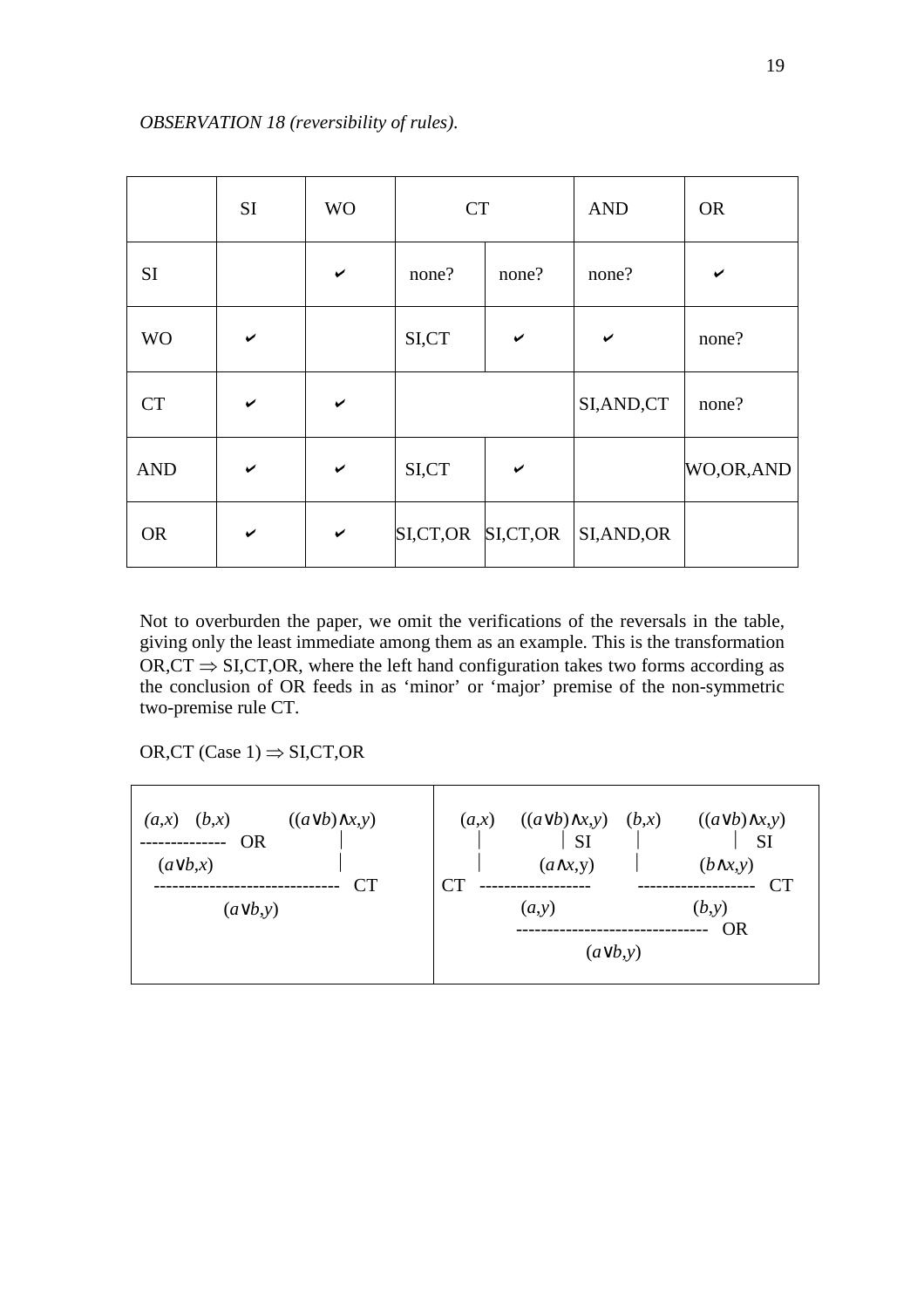

Here  $\approx$  stands for classical equivalence. In the second case, the given application of CT (on the left) is allowable iff  $z \wedge y \approx a \vee b$ , in which case  $z \wedge (\neg b \vee a) \wedge y \approx a$  and *z*∧(¬*a*∨*b*)∧*y* ≈ *b* so that we can apply CT as indicated on the right.

#### 8. UNIVERSAL ORDERS OF DERIVATION

Consider any system with *n* derivation rules (e.g. basic output with its four rules SI, AND, WO, OR). We say that a derivation respects an order  $R_1, ..., R_n$  of those rules iff a rule  $R_j$  is never applied in it before (i.e. leafwards of) a rule  $R_i$  for  $i < j$ . In other words, rules may be skipped or repeated (and moreover, as already mentioned earlier, it is understood that classically equivalent formulae may replace each other whenever desired), but the rules must never be applied contrary to the indicated order. Of course, many derivations do not respect any order at all; in particular, if an application of *R* is made before one of a distinct rule *R*′, but also an application of *R*′ is made before one of *R*, then no order is respected in the derivation.

We say that an order is *universal* (for a given set of rules defining an input/output operation) iff whenever  $(a,x) \in out(G)$  then there is a derivation of  $(a,x)$  from G respecting that order. The question naturally arises: are there any universal orders? Repeated application of Observation 18 tells us that there are several.

#### *OBSERVATION 19*.

(a) For simple-minded output, with the rules SI, AND, WO, there are (at least) three universal orders of derivation: SI,AND,WO, and (SI,WO),AND.

(b) For basic output, with the rules SI, AND, WO, OR, there are (at least) six universal orders: SI,AND,WO, OR, and (SI,WO),(AND,OR) and WO,OR,SI,AND.

(c) For simple-minded reusable output, with the rules SI, AND, WO, CT, there are (at least) eight universal orders: SI,(WO,CT,AND) and WO,SI,(CT,AND).

(d) For reusable output, with the rules SI, AND, WO, OR, CT, there are (at least) eleven universal orders: SI,(WO,CT,AND),OR and SI,(WO,CT),OR,AND and WO,SI,(CT,AND),OR and WO,SI,CT,OR,AND.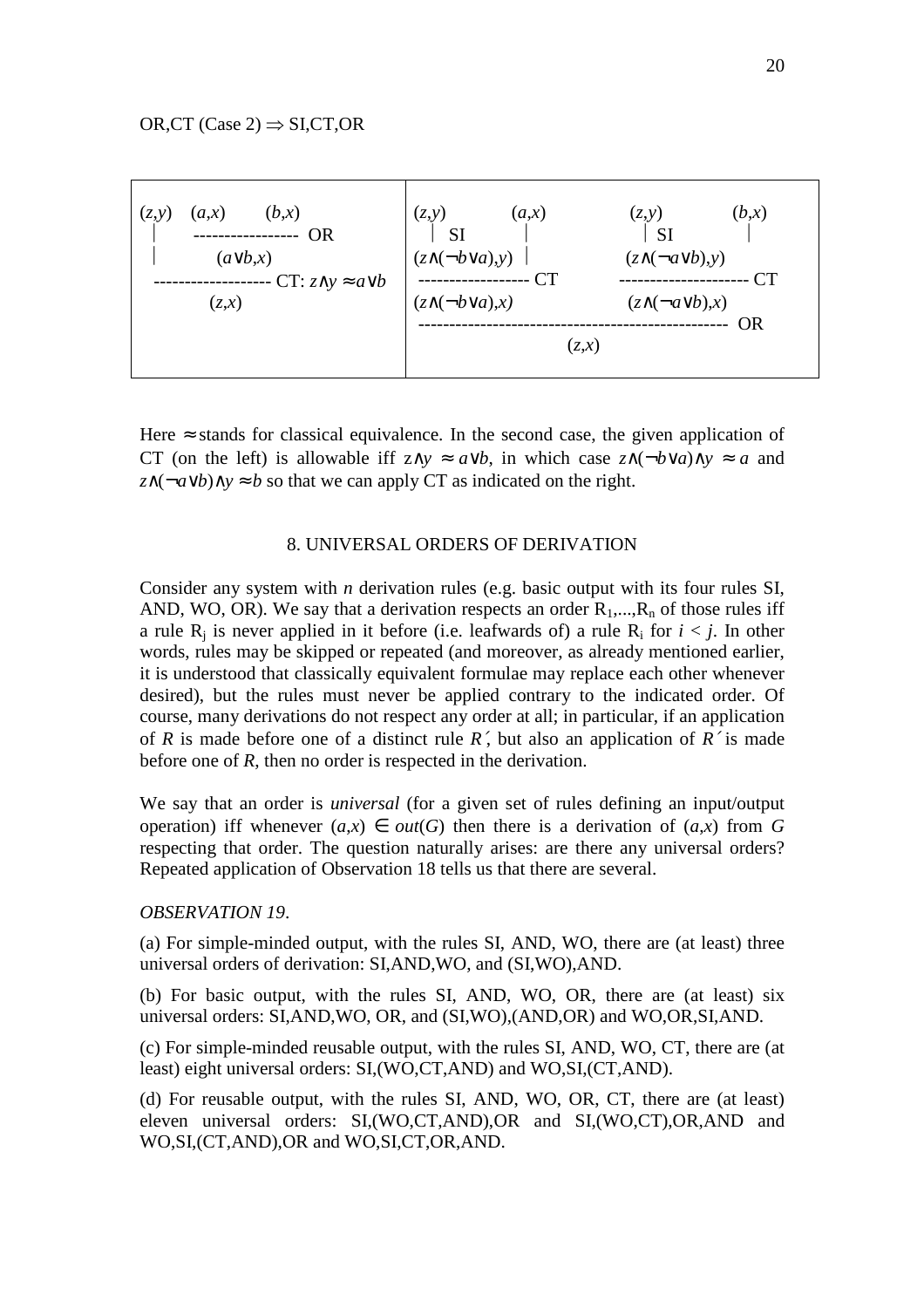Here the parentheses indicate that every arrangement within them is counted. The first order for simple-minded output also emerged from its completeness proof (Observation 1). Of course, Observation 19 depends very much on the particular choice of rules made, not only their joint force. For the rules that we have used, we conjecture that in each case there are no universal orders of derivation other than those listed.

*Remark*. In Observation 18, there are just four non-reversible orders: SI,CT; SI,AND; WO,OR; CT,OR. Thus all orders listed as universal in Observation 19 satisfy the property: SI before (immediately or separated by other rules) CT, SI before AND, WO before OR, and CT before OR. More surprisingly, it can be checked by enumeration that the converse is also true: every order satisfying that property is universal. It is not clear whether this fact points to a deeper pattern.

## 9. OTHER SYSTEMS

One might consider strengthening, weakening, or otherwise modifying the systems studied in this paper, with either a purely formal motivation or an eye to possible applications.

For example, with an interest in defeasible conditionals, one might drop the SI rule, perhaps replacing it by a rule of replacement of equivalent input propositions. Semantically, the operations are  $Cn(G(a))$  and  $Cn(G(E(a)))$  for individual formulae *a*, although the definition for infinite sets *A* (section 3.2) becomes problematic.

Again, one might consider modifying certain of the rules employed. For example, we know (section 5.1) that given SI, cumulative transitivity CT implies transitivity T, but not conversely. What happens if in the system of simple-minded reusable output, say, we replace CT by T? Given SI and AND, it is easy to show that T is equivalent to the following principle of 'ghost cumulative transitivity' GCT, which the authors have not seen in the literature: From  $(p,a)$ ,  $(a,b)$ ,  $(a \wedge b,c)$  to  $(p,c)$ .

We conjecture that this system may be defined as  $out(G,A) = Cn(out_3(G \cup I,$  $out_1(G,A))$ ). Diagrammatically: two *G* boxes, one under the other, with the same ordered pairs inside. The input *A* comes into the first box; whose output is input to the second box. Input to the second box reappears in its output; and output of the second box is reusable in its input. The final output is closure under *Cn* of the second box.

Finally, one could consider adding various rules to one or more of the systems studied. For example, one could look at:

| <i>Contraposition</i> CP:                                                     | from $(a,x)$ to $(\neg x, \neg a)$       |
|-------------------------------------------------------------------------------|------------------------------------------|
| Dual cumulative transitivity DCT: from $(a, x \lor y)$ , $(x, y)$ to $(a, y)$ |                                          |
| <i>Conditionalisation CND:</i>                                                | from $(a,x)$ to $(t, a \rightarrow x)$ . |

We see these three rules of relatively minor interest, as they have little motivation in terms of the underlying vision of input/output processes outlined in the first section of this paper. Nevertheless, we note some facts about them. Observe, first, that we may add any or all of these three rules to those for basic reusable output without collapse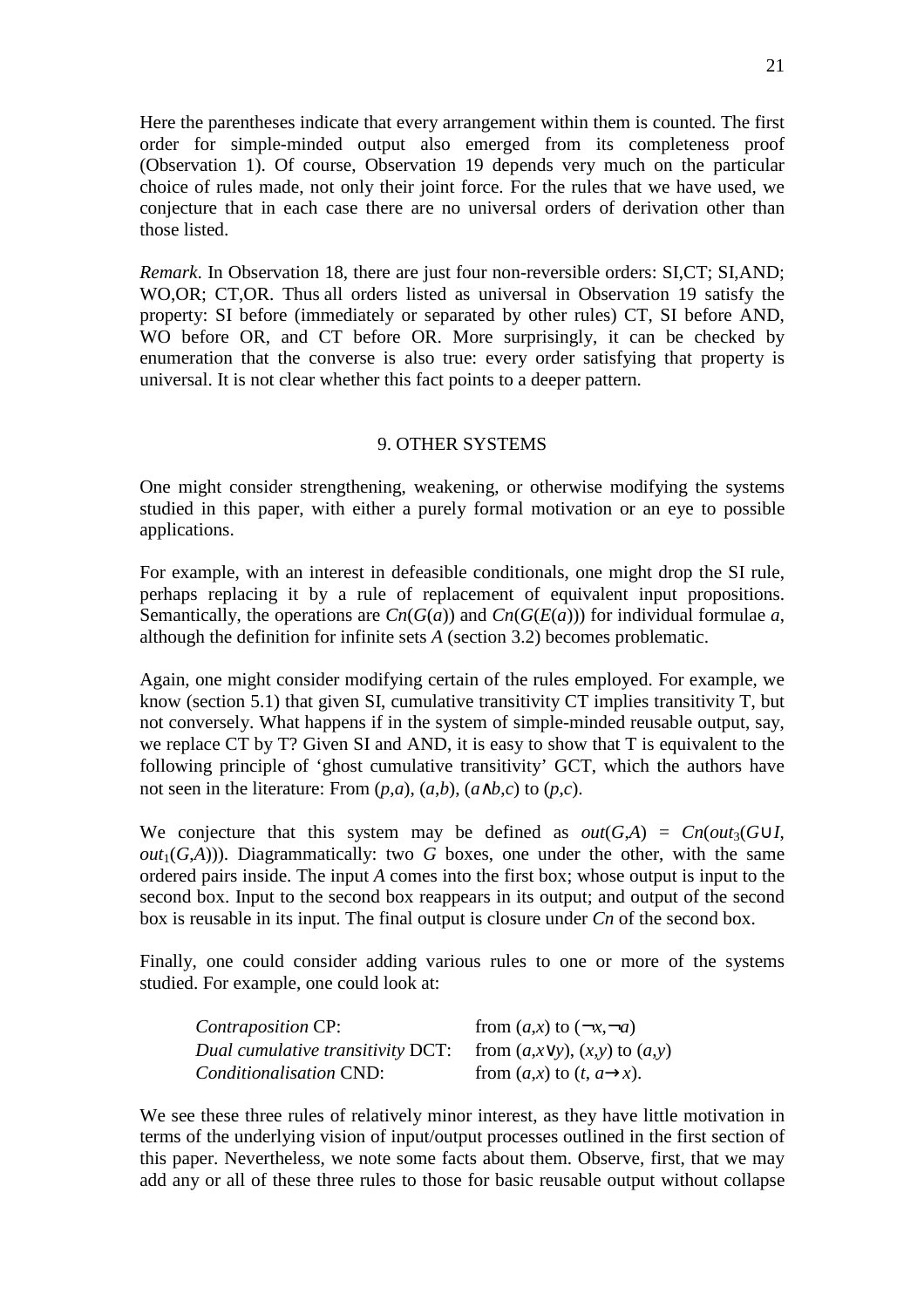into classical consequence. For if  $G = \emptyset$ , then whenever  $(a, x) \in out(G)$ , where *out* is the enlarged operation, then a simple induction shows that either  $a$  is a contradiction or *x* is a tautology, so that in particular  $(a,a) \notin out(G)$ , for contingent *a*, whereas  $a \in$ *Cn*( ${a \cup m(G)}$ ). We also have the following equivalences.

*OBSERVATION 20*. Given CP, the rules CT and DCT are equivalent. Also, given the rules of basic output, DCT and CND are equivalent.

*Outline of proof.* The only verification that is not trivial is that for Basic + DCT  $\Rightarrow$ CND, as follows.

$$
(t,t) \t\t (a,x) \t\t (a,x)
$$
\n
$$
(-a, a \vee (-a \vee x)) \t (a, \neg a \vee x) \t\t DCT
$$
\n
$$
(-a, \neg a \vee x) \t\t (a, \neg a \vee x)
$$
\n
$$
...
$$
\n
$$
(t, a \rightarrow x)
$$
\nOR

On the semantic level, it is difficult to see any input/output semantics for CP or DCT. However, in the case of the rule CND, we do have a semantics, indirectly.

*OBSERVATION 21*. For each of the systems *out<sub>i</sub>* ( $i = 1, \ldots, 4$ ), if we add the rule CND then we have a semantics like that for the source system, except that the set *G* is replaced by  $G \cup \{(t, a \rightarrow x): (a,x) \in G\}$ . If we add both CND and the identity rule, then we replace *G* in the semantics by  $G \cup I \cup \{(t, a \rightarrow x): (a, x) \in G \cup I\}$ .

*Proof.* It is easy to check that the rule CND may always be applied first in any derivation using at most SI,AND,WO,OR,CT,CND.

#### 10. SUMMARY

The investigations in this paper are inspired by a view of logic as 'secretarial assistant' to an arbitrary process transforming propositional inputs into propositional outputs. Its task is to prepare the inputs, unpack the outputs, and co-ordinate the two in various ways. In this perspective, we introduced four principal input/output operations: simple-minded, basic (making intelligent use of disjunctive inputs), simple-minded reusable (in which outputs may be recycled as inputs), and basic reusable output. These are doubled by corresponding systems in which inputs reappear among the outputs. The systems are defined semantically, and are characterised syntactically by derivation rules. We recall the four basic systems.

- *Simple-minded output*, written  $out_1(G,A)$ , is defined as  $Cn(G(Cn(A)))$ , and is characterised by the rules SI,AND,WO.
- *Basic output, written <i>out*<sub>2</sub>(*G,A*), is defined as  $\cap$ {*Cn*(*G*(*V*)): *A*  $\subset$  *V, V* complete}, where a *complete* set is one that is either maxiconsistent or equal to the set *L* of all formulae of the language. It is characterised by SI,AND,WO,OR.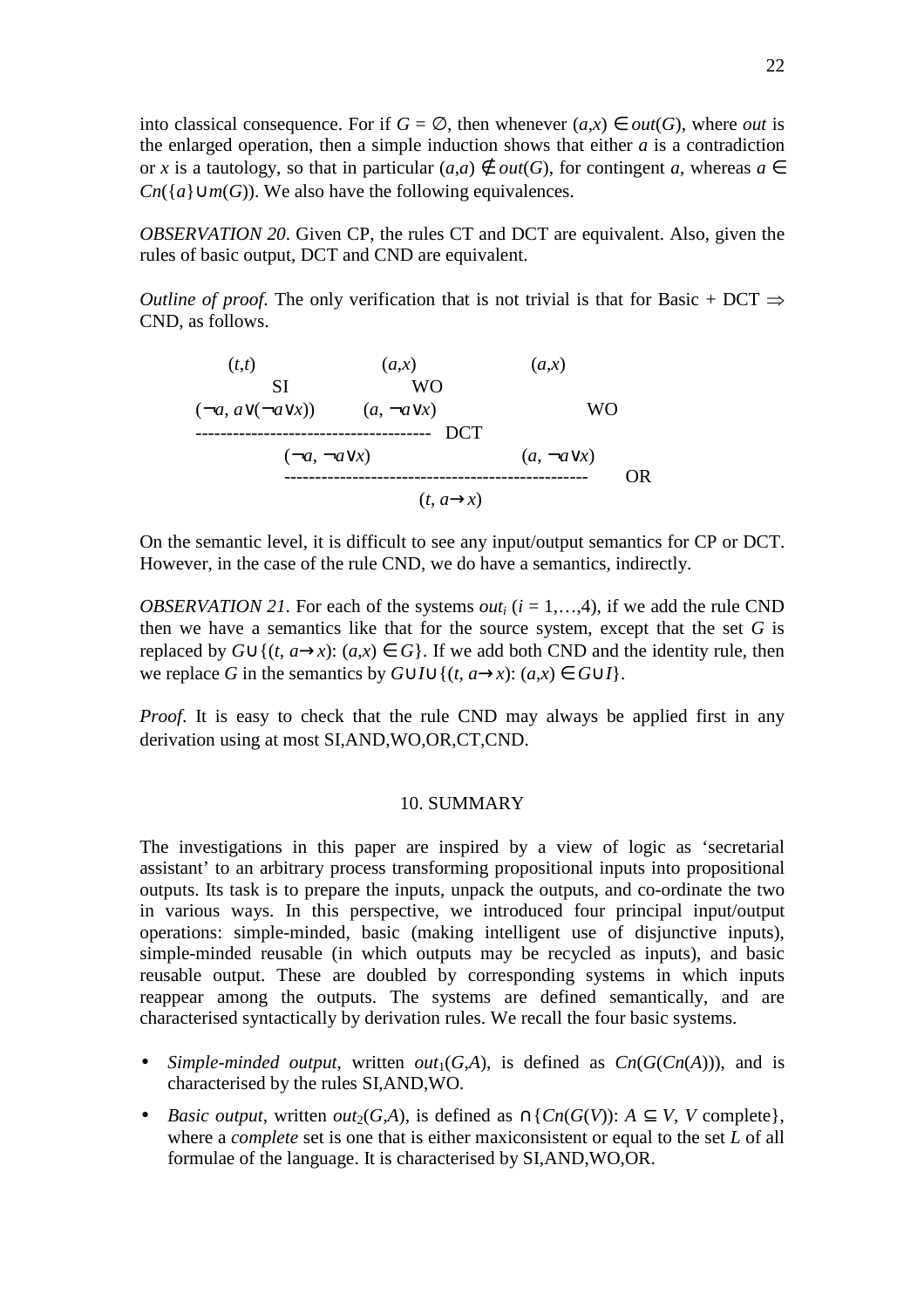- *Simple-minded reusable output*, written *out*<sub>3</sub>(*G,A*), is defined as  $\cap$ { $Cn(G(B))$ :  $A \subseteq$  $B = Cn(B) \supseteq G(B)$ . It is characterised by SI,AND,WO,CT.
- *Basic reusable output*, written *out*<sub>4</sub>(*G,A*), is defined as  $\cap$ {*Cn*(*G*(*V*)): *A*  $\subseteq$  *V*  $\supset$ *G*(*V*), *V* complete}. Equivalently, as: ∩{*Cn*(*G*(*V*)): *A*∪*m*(*G*) ⊆ *V*, *V* complete}. It is reducible to basic output by the equality  $out_4(G,A) = out_2(G,A\cup m(G))$ , and is characterised by SI,AND,WO,OR,CT.

In none of the systems are inputs automatically outputs, that is, we do not have in general  $a \in out(G,a)$ . Nor do the systems guarantee contraposition: we may have  $x \in$ *out*(*G*,*a*) without  $\neg a \in out(G, \neg x)$ . Of the four systems, basic reusable output reveals the most subtle behaviour, for example the 'input sufficiency' and 'shadow input' properties (Observations 8 and 9).

Basic output and its reusable extension may also be characterised in terms of relabeling procedures and modal operators. The account in terms of relabeling substitutes fresh elementary letters for old ones in heads, and applies classical consequence. The modal characterisation prefixes boxes to heads, and applies any modal logic from within a broad interval.

On a syntactic level, it is shown that in a surprising number of cases, the application of rules in a derivation may be reversed (Observation 18), giving rise to certain 'universal orders' of derivation for each of the four systems studied (Observation 19).

Given that an intended area of application of input/output logic is the study of systems of conditional goals or obligations, it is natural to ask how one might introduce constraints into them, to deal with 'contrary to duty' conditions. This question is investigated systematically in a sequel (Makinson and van der Torre, to appear).

## **REFERENCES**

Makinson, David, 1999. On a fundamental problem of deontic logic. In *Norms,*  Logics and Information Systems. New Studies in Deontic Logic and Computer *Science*, ed. Paul McNamara and Henry Prakken. Amsterdam: IOS Press, Series: Frontiers in Artificial Intelligence and Applications, Volume 49, pp 29-53.

Makinson 1994. General patterns in nonmonotonic reasoning. In *Handbook of Logic in Artificial Intelligence and Logic Programming, vol. 3*, ed. Gabbay, Hogger and Robinson. Oxford University Press, pages 35-110.

Makinson, David, and L. van der Torre (to appear). Constraints for input/output logics.

Reiter, R. 1980. A logic for default reasoning. *Artificial Intelligence*, 13: 81-132.

van der Torre, Leendert W.N., 1997. *Reasoning about Obligations: Defeasibility in Preference-Based Deontic Logic*. Ph.D. thesis, Erasmus University of Rotterdam. Tinbergen Institute Research Series n° 140. Thesis Publishers: Amsterdam.